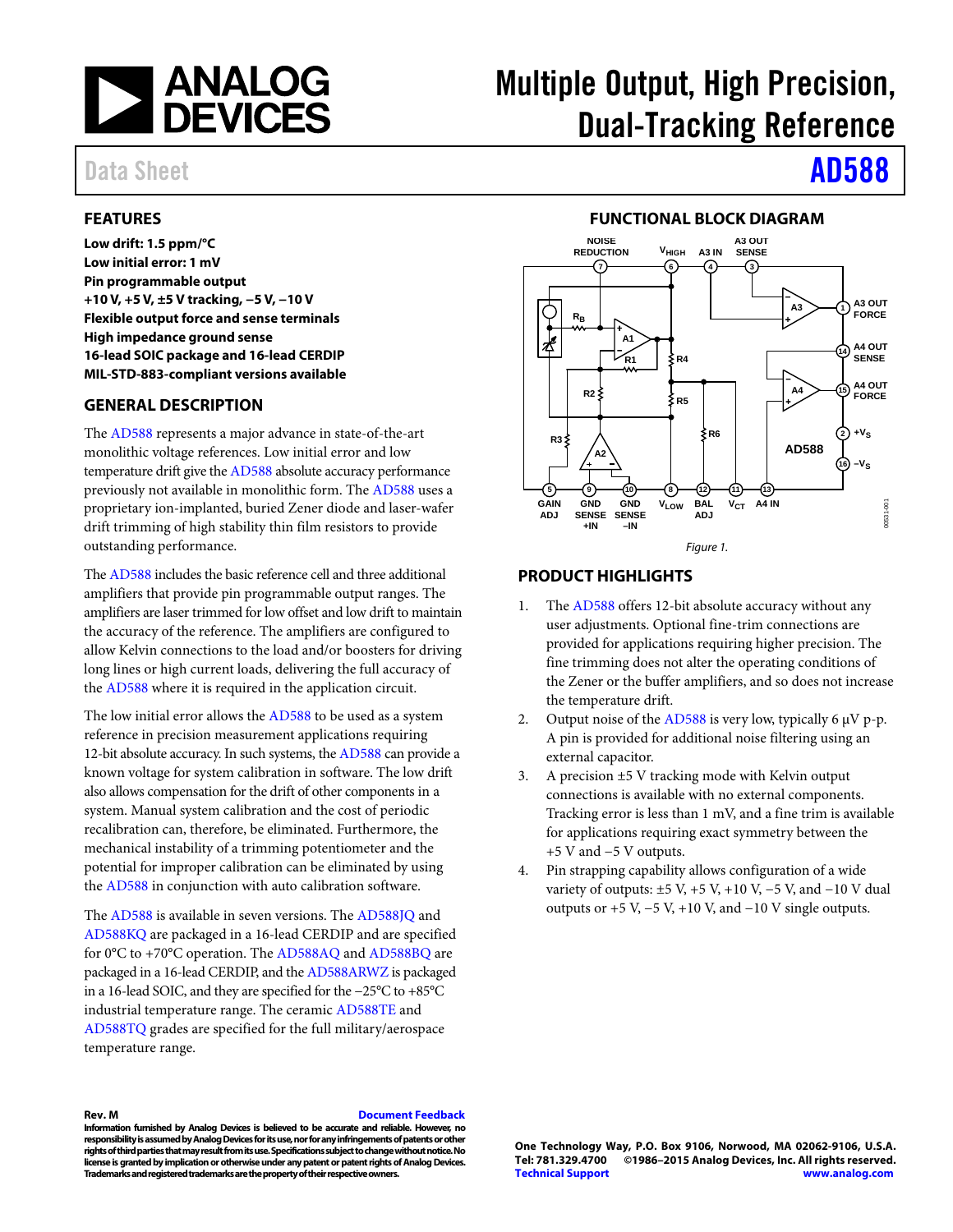## TABLE OF CONTENTS

<span id="page-1-0"></span>

| <b>REVISION HISTORY</b>                             |
|-----------------------------------------------------|
| $11/15$ -Rev. L to Rev. M                           |
| $10/10$ —Rev. K to Rev. L                           |
| Changes to Amplifier A2 Plus and Minus Input Labels |
| $9/10$ —Rev. J to Rev. K                            |
| $4/10$ —Rev. I to Rev. J                            |
| $11/09$ –Rev. H to Rev. I                           |
| 10/09-Rev. G to Rev. H                              |
| 6/06-Rev. F to Rev. G                               |

| AD7535 14-Bit Digital-to-Analog Converter  15       |  |
|-----------------------------------------------------|--|
|                                                     |  |
|                                                     |  |
| AD574A 12-Bit Analog-to-Digital Converter 16        |  |
| Resistance Temperature Detector (RTD) Excitation 16 |  |
|                                                     |  |
|                                                     |  |
|                                                     |  |
|                                                     |  |
|                                                     |  |

#### **11/05—Rev. D to Rev. E**

| Changes to Pin 9 and Pin 10 in FiguresUniversal            |  |
|------------------------------------------------------------|--|
|                                                            |  |
|                                                            |  |
| Added Pin Configuration and Function Descriptions Section5 |  |
|                                                            |  |
| Changes to Grade in Reference and in Figure 12 11          |  |
|                                                            |  |
|                                                            |  |

#### **2/03—Rev. C to Rev. D**

| Added KQ Model and Deleted SQ and TQ Models  Universal |  |
|--------------------------------------------------------|--|
|                                                        |  |
|                                                        |  |
|                                                        |  |
|                                                        |  |
|                                                        |  |

#### **10/02—Rev. B to Rev. C**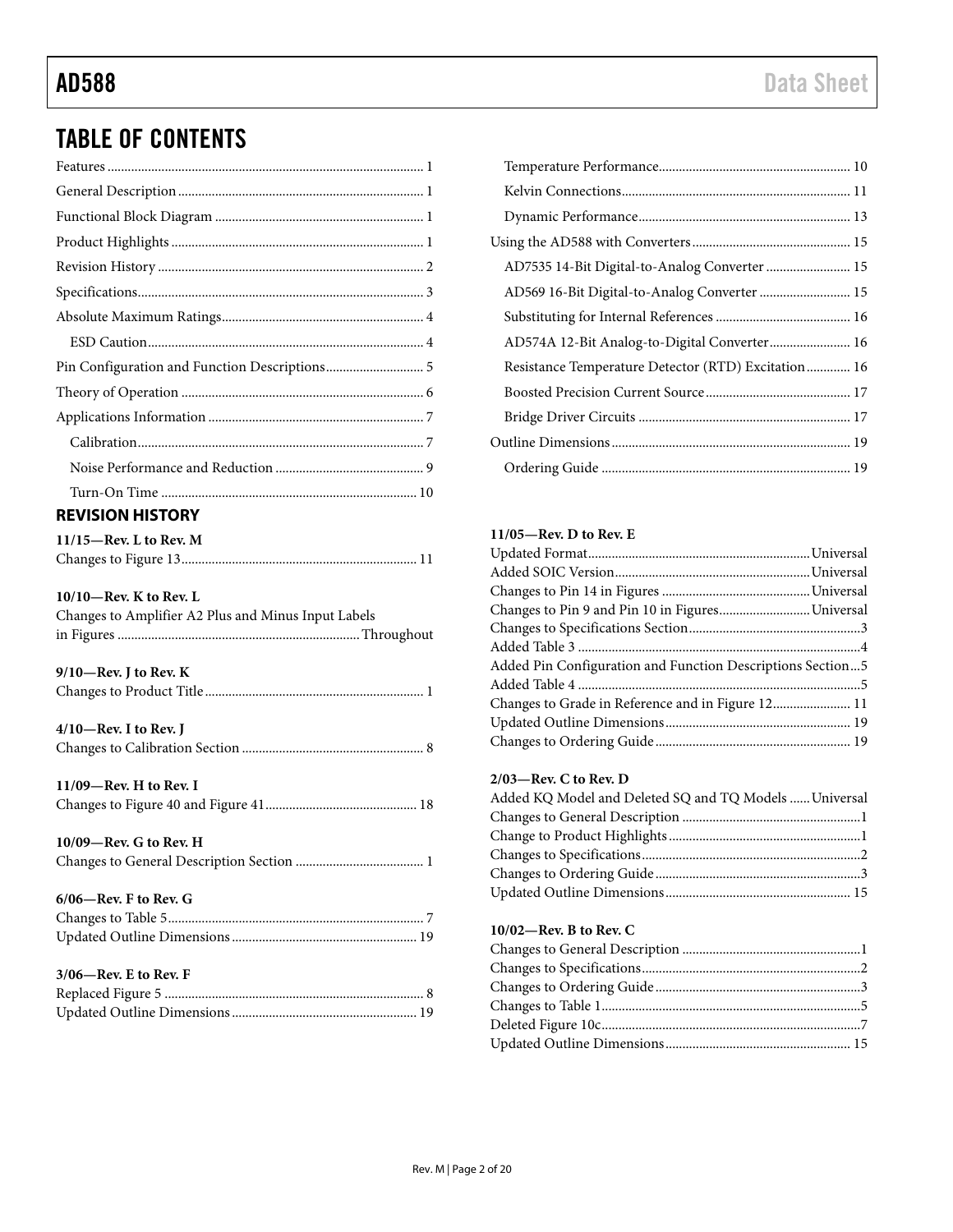## <span id="page-2-0"></span>**SPECIFICATIONS**

Typical at 25°C, 10 V output,  $V_s = \pm 15$  V, unless otherwise noted.

Specifications shown in boldface are tested on all production units at final electrical test. Results from those tests are used to calculate outgoing quality levels. All minimum and maximum specifications are guaranteed, although only those shown in boldface are tested on all production units.

#### **Table 1.**

|                                                        | AD588JQ/AD588AQ |              | AD588BQ/AD588KQ |             |              | AD588ARWZ |       |              |       |                 |
|--------------------------------------------------------|-----------------|--------------|-----------------|-------------|--------------|-----------|-------|--------------|-------|-----------------|
| Parameter <sup>1</sup>                                 | Min             | <b>Typ</b>   | Max             | Min         | <b>Typ</b>   | Max       | Min   | <b>Typ</b>   | Max   | Unit            |
| <b>OUTPUT VOLTAGE ERROR</b>                            |                 |              |                 |             |              |           |       |              |       |                 |
| +10 V, $-10$ V Outputs                                 |                 |              | ±3              | $-1$        |              | $+1$      | $-5$  |              | $+5$  | mV              |
| $+5$ V, $-5$ V Outputs                                 |                 |              | ±3              | $-1$        |              | $+1$      | $-5$  |              | $+5$  | mV              |
| ±5 V TRACKING MODE                                     |                 |              |                 |             |              |           |       |              |       |                 |
| <b>Symmetry Error</b>                                  |                 |              | ±1.5            |             |              | ±0.75     |       |              | ±1.5  | mV              |
| <b>OUTPUT VOLTAGE DRIFT</b>                            |                 |              |                 |             |              |           |       |              |       |                 |
| 0°C to 70°C (J, K, B)                                  |                 | ±2           | ±3              |             |              | ±1.5      |       | ±2           | ±3    | ppm/°C          |
| $-25^{\circ}$ C to $+85^{\circ}$ C (A, B)              |                 |              | ±3              |             |              | ±3        |       |              | ±3    | ppm/°C          |
| GAIN ADJ AND BAL ADJ <sup>2</sup>                      |                 |              |                 |             |              |           |       |              |       |                 |
| <b>Trim Range</b>                                      |                 | ±4           |                 |             | ±4           |           |       | ±4           |       | mV              |
| <b>Input Resistance</b>                                |                 | 150          |                 |             | 150          |           |       | 150          |       | $k\Omega$       |
| <b>LINE REGULATION</b>                                 |                 |              |                 |             |              |           |       |              |       |                 |
| T <sub>MIN</sub> to T <sub>MAX</sub> <sup>3</sup>      |                 |              | ±200            |             |              | ±200      |       |              | ±200  | $\mu V/V$       |
| <b>LOAD REGULATION</b>                                 |                 |              |                 |             |              |           |       |              |       |                 |
| T <sub>MIN</sub> to T <sub>MAX</sub>                   |                 |              |                 |             |              |           |       |              |       |                 |
| +10 V Output, 0 mA < $I_{OUT}$ < 10 mA                 |                 |              | ±50             |             |              | ±50       |       |              | ±50   | $\mu V/mA$      |
| $-10$ V Output, $-10$ mA $<$ $l_{\text{OUT}}$ $<$ 0 mA |                 |              | ±50             |             |              | ±50       |       |              | ±50   | µV/mA           |
| <b>SUPPLY CURRENT</b>                                  |                 |              |                 |             |              |           |       |              |       |                 |
| <b>TMIN to TMAX</b>                                    |                 | 6            | 10              |             | 6            | 10        |       | 6            | 10    | mA              |
| Power Dissipation                                      |                 | 180          | 300             |             | 180          | 300       |       | 180          | 300   | mW              |
| <b>OUTPUT NOISE (Any Output)</b>                       |                 |              |                 |             |              |           |       |              |       |                 |
| 0.1 Hz to 10 Hz                                        |                 | 6            |                 |             | $6\,$        |           |       | 6            |       | µV p-p          |
| Spectral Density, 100 Hz                               |                 | 100          |                 |             | 100          |           |       | 100          |       | $nV/\sqrt{Hz}$  |
| LONG-TERM STABILITY (at 25°C)                          |                 | 15           |                 |             | 15           |           |       | 15           |       | ppm/1000 hr     |
| <b>BUFFER AMPLIFIERS</b>                               |                 |              |                 |             |              |           |       |              |       |                 |
| Offset Voltage                                         |                 | 100          |                 |             | 10           |           |       | 100          |       | μV              |
| Offset Voltage Drift                                   |                 | $\mathbf{1}$ |                 |             | $\mathbf{1}$ |           |       | $\mathbf{1}$ |       | µV/°C           |
| <b>Bias Current</b>                                    |                 | 20           |                 |             | 20           |           |       | 20           |       | nA              |
| Open-Loop Gain                                         |                 | 110          |                 |             | 110          |           |       | 110          |       | dB              |
| Output Current (A3, A4)                                | $-10$           |              | $+10$           | $-10$       |              | $+10$     | $-10$ |              | $+10$ | mA              |
| Common-Mode Rejection (A3, A4)                         |                 |              |                 |             |              |           |       |              |       |                 |
| $V_{CM} = 1 V p-p$                                     |                 | 100          |                 |             | 100          |           |       | 100          |       | dB              |
| <b>Short Circuit Current</b>                           |                 | 50           |                 |             | 50           |           |       | 50           |       | mA              |
| <b>TEMPERATURE RANGE</b>                               |                 |              |                 |             |              |           |       |              |       |                 |
| <b>Specified Performance</b>                           |                 |              |                 |             |              |           |       |              |       |                 |
| J, K Grades                                            | 0               |              | 70              | $\mathbf 0$ |              | 70        |       |              |       | $\rm ^{\circ}C$ |
| A, B Grades                                            | $-25$           |              | $+85$           | $-25$       |              | $+85$     | $-25$ |              | $+85$ | $\rm ^{\circ}C$ |

1 Specifications tested using ±5 V configuration, unless otherwise indicated. Se[e Figure 4](#page-7-0) throug[h Figure 6](#page-7-1) for output configurations at +10 V, −10 V, +5 V, −5 V and  $\pm$ 5 V.

2 Gain and balance adjustments guaranteed capable of trimming output voltage error and symmetry error to zero.

 ${}^{3}$ For  $\pm$ 10 V output,  $\pm$ V<sub>s</sub> can be as low as  $\pm$ 12 V. Se[e Table 3](#page-3-2) for test conditions at various voltages.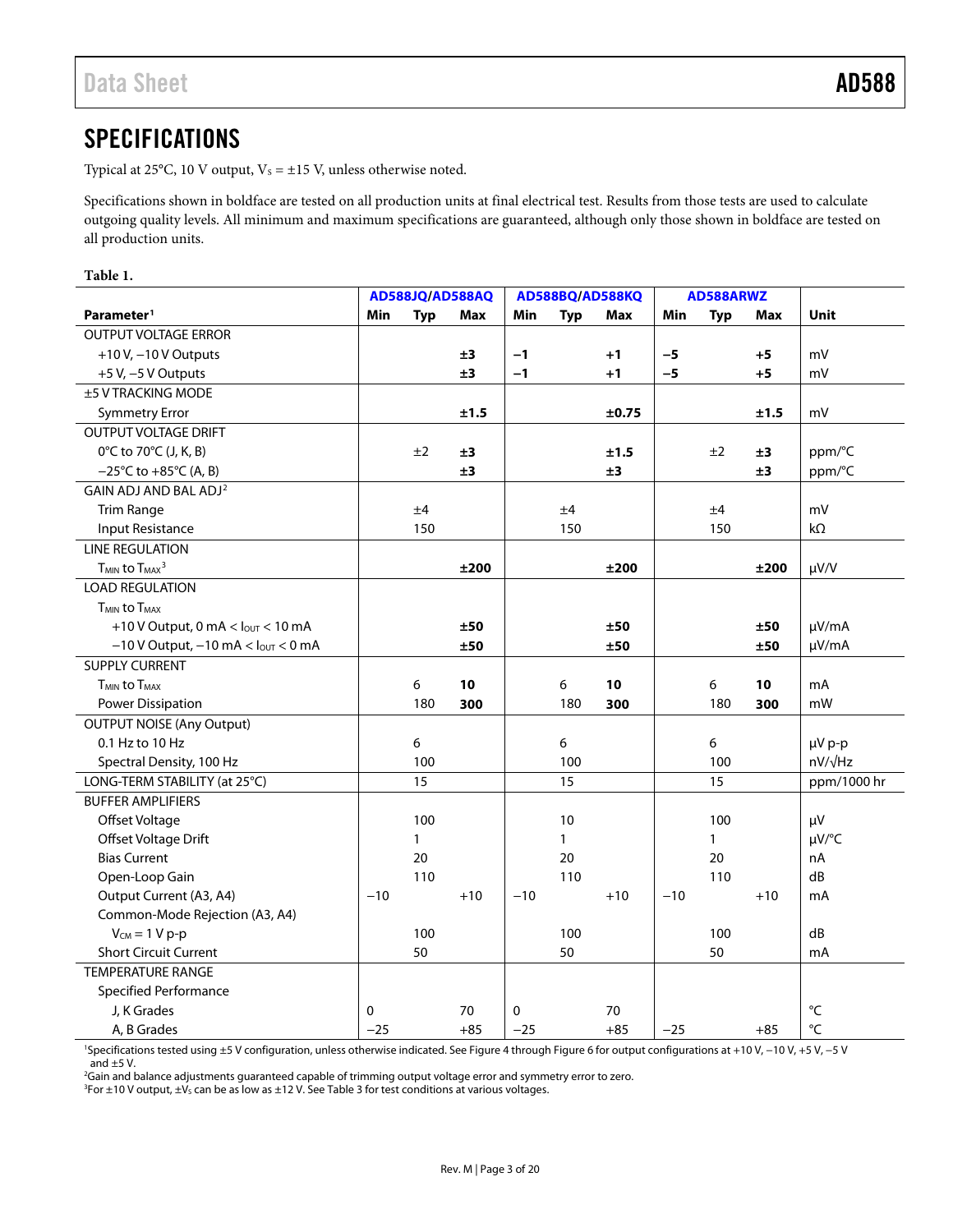## <span id="page-3-0"></span>ABSOLUTE MAXIMUM RATINGS

#### **Table 2.**

| <b>Parameter</b>                                         | Rating                                   |
|----------------------------------------------------------|------------------------------------------|
| $+Vs$ to $-Vs$                                           | 36 V                                     |
| Power Dissipation (25°C)                                 | 600 mW                                   |
| Storage Temperature Range                                | $-65^{\circ}$ C to +150 $^{\circ}$ C     |
| Lead Temperature (Soldering 10 sec)                      | 300 $\degree$ C                          |
| Package Thermal Resistance ( $\theta_{JA}/\theta_{JC}$ ) | 90°C/25°C/W                              |
| <b>Output Protection</b>                                 | All outputs safe if<br>shorted to ground |

#### <span id="page-3-2"></span>**Table 3. Test Conditions**

| <b>Voltage</b> | <b>Conditions</b>                                |
|----------------|--------------------------------------------------|
| +10 V Output   | $-V_s = -15 V$ , +13.5 $V \leq +V_s \leq +18 V$  |
| $-10V$ Output  | $-18$ V $\leq -V_s \leq -13.5$ V, $+V_s = +15$ V |
| $±5$ V Output  | $+V_s = +18 V, -V_s = -18 V$                     |
|                | $+V_s = +10.8 V, -V_s = -10.8 V$                 |

Stresses at or above those listed under Absolute Maximum Ratings may cause permanent damage to the product. This is a stress rating only; functional operation of the product at these or any other conditions above those indicated in the operational section of this specification is not implied. Operation beyond the maximum operating conditions for extended periods may affect product reliability.

#### <span id="page-3-1"></span>**ESD CAUTION**



ESD (electrostatic discharge) sensitive device. Charged devices and circuit boards can discharge without detection. Although this product features patented or proprietary protection circuitry, damage may occur on devices subjected to high energy ESD. Therefore, proper ESD precautions should be taken to avoid performance degradation or loss of functionality.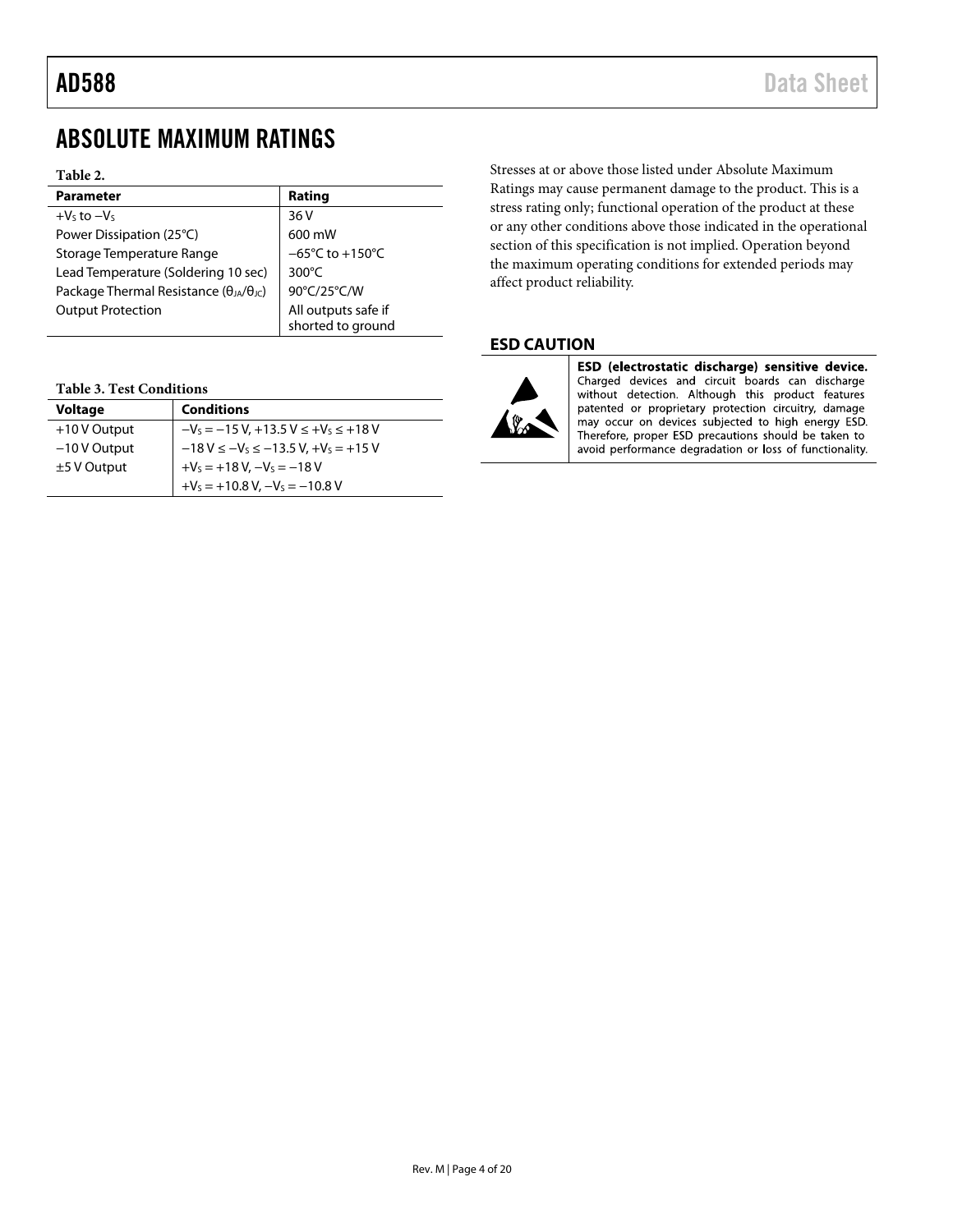## <span id="page-4-0"></span>PIN CONFIGURATION AND FUNCTION DESCRIPTIONS



#### **Table 4. Pin Function Descriptions**

| Pin No. | <b>Mnemonic</b>        | <b>Description</b>                                                                                                                                                |
|---------|------------------------|-------------------------------------------------------------------------------------------------------------------------------------------------------------------|
|         | A3 OUT FORCE           | Output from Buffering Amplifier 3 with Kelvin Force. Connect to Pin 3.                                                                                            |
| 2       | $+VS$                  | Positive Power Supply.                                                                                                                                            |
| 3       | A3 OUT SENSE           | Output from Buffering Amplifier 3 with Kelvin Sense. Connect to Pin 1.                                                                                            |
| 4       | A <sub>3</sub> IN      | Positive Input to Amplifier 3. Connect to V <sub>HIGH</sub> , Pin 6.                                                                                              |
| 5       | <b>GAIN ADJ</b>        | Reference Gain Adjustment for Calibration. See the Calibration section.                                                                                           |
| 6       | V <sub>HIGH</sub>      | Unbuffered Reference High Output.                                                                                                                                 |
| 7       | <b>NOISE REDUCTION</b> | Noise Filtering Pin. Connect external 1 µF capacitor to ground to reduce the output noise<br>(see the Noise Performance and Reduction section). Can be left open. |
| 8       | $V_{LOW}$              | Unbuffered Reference Low Output.                                                                                                                                  |
| 9       | <b>GND SENSE +IN</b>   | Positive Input to the Ground Sense Amplifier.                                                                                                                     |
| 10      | <b>GND SENSE-IN</b>    | Negative Input to the Ground Sense Amplifier.                                                                                                                     |
| 11      | $V_{CT}$               | Center Tap Voltage used for Calibration. See the Calibration section.                                                                                             |
| 12      | <b>BAL ADJ</b>         | Reference Centering Adjustment for Calibration. See the Calibration section.                                                                                      |
| 13      | A4 IN                  | Positive Input to Amplifier 4. Connect to VLOW, Pin 8.                                                                                                            |
| 14      | A4 OUT SENSE           | Output of Buffering Amplifier 4 with Kelvin Sense. Connect to Pin 15.                                                                                             |
| 15      | A4 OUT FORCE           | Output of Buffering Amplifier 4 with Kelvin Force. Connect to Pin 14.                                                                                             |
| 16      | $-VS$                  | Negative Power Supply.                                                                                                                                            |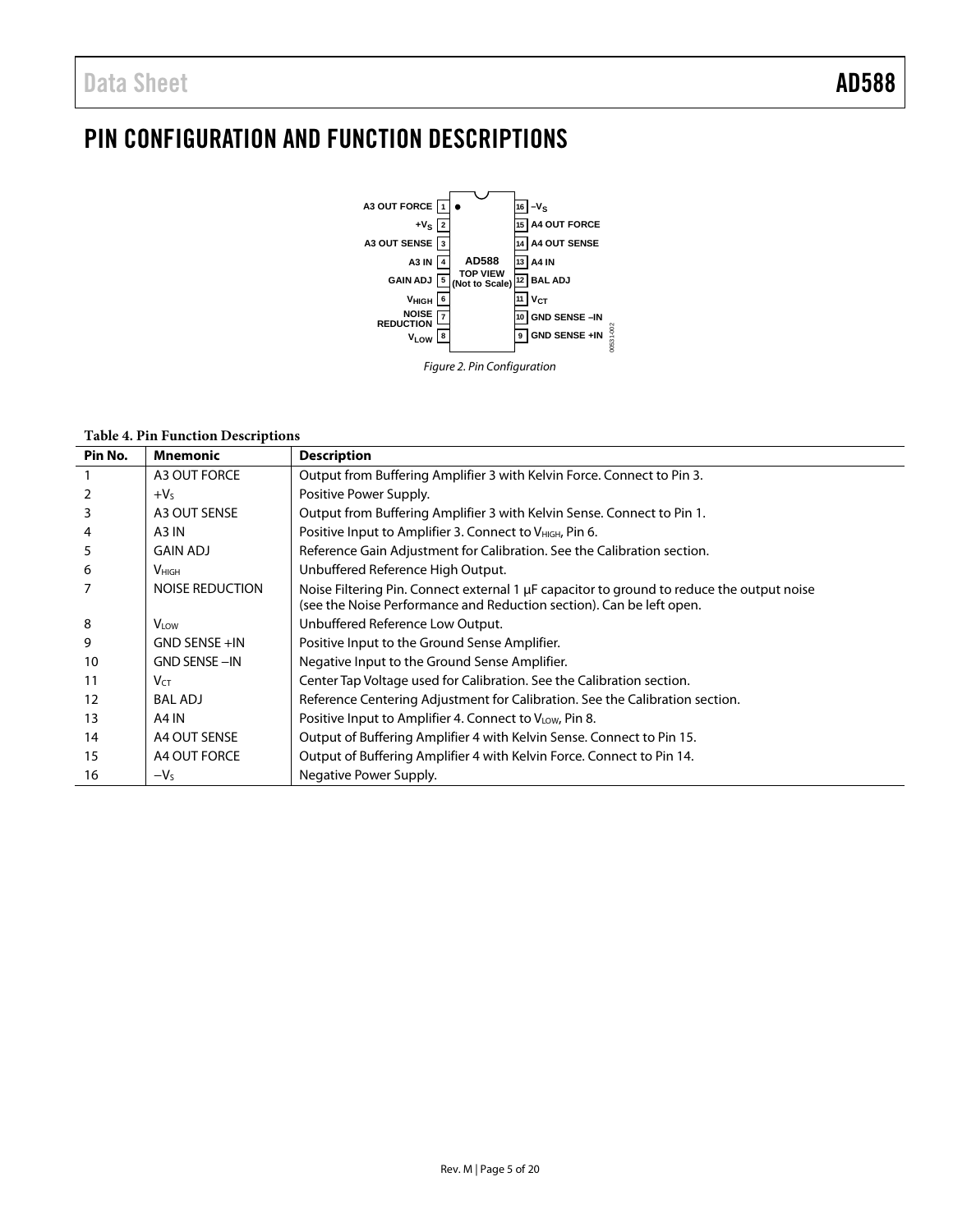## <span id="page-5-0"></span>THEORY OF OPERATION

The [AD588](http://www.analog.com/AD588?doc=AD588.pdf) consists of a buried Zener diode reference, amplifiers used to provide pin programmable output ranges, and associated thin-film resistors, as shown i[n Figure 3.](#page-5-1) The temperature compensation circuitry provides the device with a temperature coefficient of 1.5 ppm/°C or less.

Amplifier A1 performs several functions. A1 primarily acts to amplify the Zener voltage from 6.5 V to the required 10 V output. In addition, A1 provides for external adjustment of the 10 V output through Pin 5, GAIN ADJ. Using the bias compensation resistor between the Zener output and the noninverting input to A1, a capacitor can be added at the NOISE REDUCTION pin (Pin 7) to form a low-pass filter and reduce the noise contribution of the Zener to the circuit. Two matched 10 k $\Omega$  nominal thin-film resistors (R4 and R5) divide the 10 V output in half. Pin  $V_{CT}$ (Pin 11) provides access to the center of the voltage span and BAL ADJ (Pin 12) can be used for fine adjustment of this division.

Ground sensing for the circuit is provided by Amplifier A2. The noninverting input (Pin 9) senses the system ground, which is transferred to the point on the circuit where the inverting input (Pin 10) is connected. This can be Pin 6, Pin 8, or Pin 11. The output of A2 drives Pin 8 to the appropriate voltage. Thus, if Pin 10 is connected to Pin 8, the  $V_{LOW}$  pin is the same voltage as the system ground. Alternatively, if Pin 10 is connected to the  $V_{CT}$  pin, it is a ground; and Pin 6 and Pin 8 are +5 V and −5 V, respectively.

Amplifier A3 and Amplifier A4 are internally compensated and are used to buffer the voltages at Pin 6, Pin 8, and Pin 11, as well as to provide a full Kelvin output. Thus, the [AD588](http://www.analog.com/AD588?doc=AD588.pdf) has a full Kelvin capability by providing the means to sense a system ground and provide forced and sensed outputs referenced to that ground.

Note that both positive and negative supplies are required for operation of the [AD588.](http://www.analog.com/AD588?doc=AD588.pdf)

<span id="page-5-1"></span>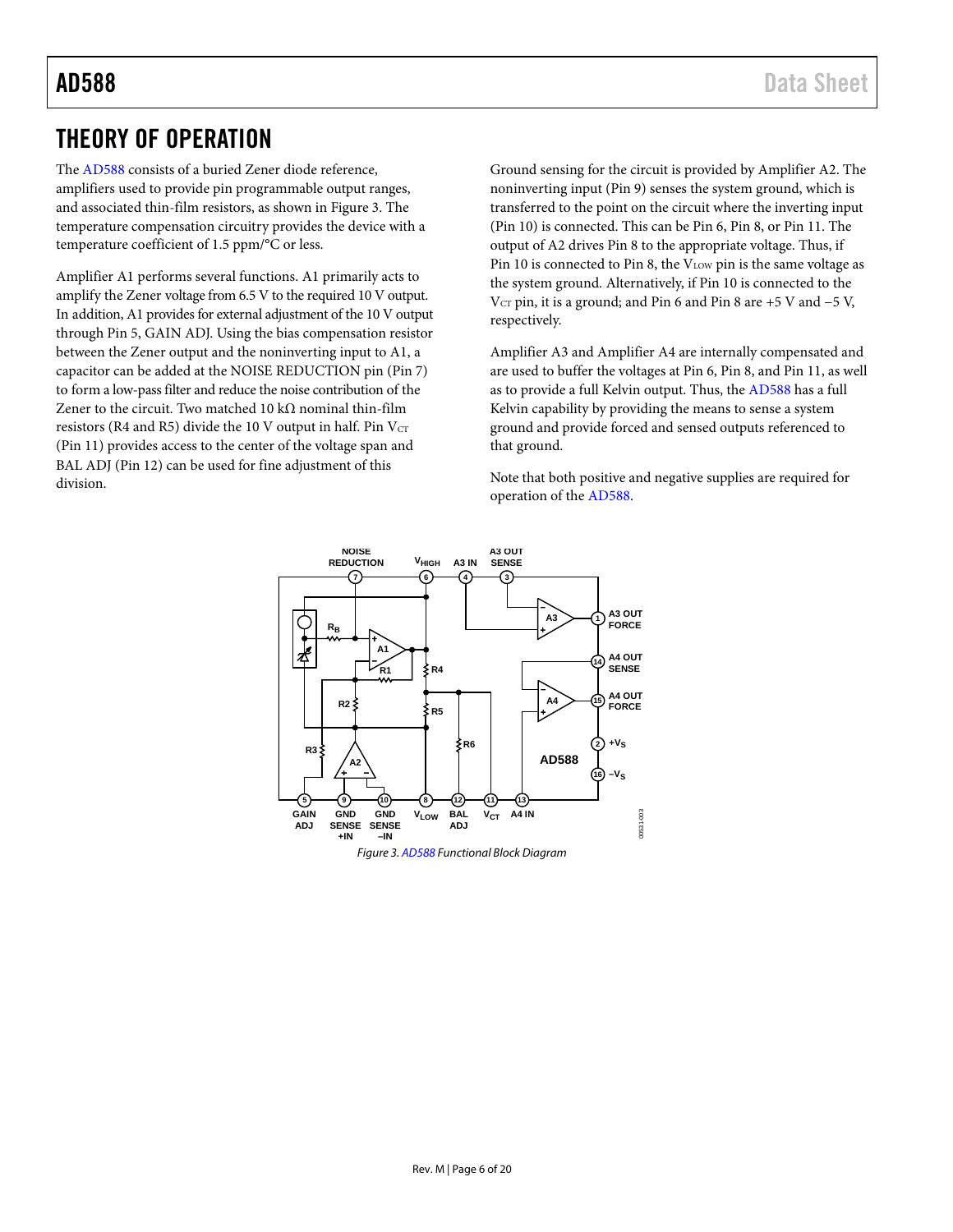## <span id="page-6-0"></span>APPLICATIONS INFORMATION

The [AD588](http://www.analog.com/AD588?doc=AD588.pdf) can be configured to provide +10 V and –10 V reference outputs, as shown i[n Figure 4](#page-7-0) an[d Figure 6,](#page-7-1) respectively. It can also be used to provide  $+5$  V,  $-5$  V, or a 5 V tracking reference, as shown in [Figure 5.](#page-7-2) [Table 5](#page-6-2) details the appropriate pin connections for each output range. In each case, Pin 9 is connected to system ground, and power is applied to Pin 2 and Pin 16.

The architecture of th[e AD588](http://www.analog.com/AD588?doc=AD588.pdf) provides ground sense and uncommitted output buffer amplifiers that offer the user a great deal of functional flexibility. Th[e AD588](http://www.analog.com/AD588?doc=AD588.pdf) is specified and tested in the configurations shown i[n Figure 6.](#page-7-1) The user can choose to take advantage of the many other configuration options available with th[e AD588.](http://www.analog.com/AD588?doc=AD588.pdf) However, performance in these configurations is not guaranteed to meet the extremely stringent data sheet specifications.

As indicated i[n Table 5,](#page-6-2) a +5 V buffered output can be provided using Amplifier A4 in the +10 V configuration [\(Figure 4\)](#page-7-0). A −5 V buffered output can be provided using Amplifier A3 in the −10 V configuration [\(Figure 6\)](#page-7-1). Specifications are not guaranteed for the +5 V or −5 V outputs in these configurations. Performance is similar to that specified for the +10 V or −10 V outputs.

As indicated i[n Table 5,](#page-6-2) unbuffered outputs are available at Pin 6, Pin 8, and Pin 11. Loading of these unbuffered outputs impairs circuit performance.

Amplifier A3 and Amplifier A4 can be used interchangeably. However, the [AD588](http://www.analog.com/AD588?doc=AD588.pdf) is tested (and the specifications are guaranteed) with the amplifiers connected, as indicated in [Figure 4](#page-7-0) an[d Table 5.](#page-6-2) When either A3 or A4 is unused, its output force and sense pins should be connected or the input tied to ground.

Two outputs of the same voltage can be obtained by connecting both A3 and A4 to the appropriate unbuffered output on Pin 6, Pin 8, or Pin 11. Performance in these dual-output configurations typically meets data sheet specifications.

### <span id="page-6-1"></span>**CALIBRATION**

Generally, the [AD588](http://www.analog.com/AD588?doc=AD588.pdf) meets the requirements of a precision system without additional adjustment. Initial output voltage error of 1 mV and output noise specs of 10 µV p-p allow for accuracies of 12 bits to 16 bits. However, in applications where an even greater level of accuracy is required, additional calibration may be called for. Provision for trimming has been made through the use of the GAIN ADJ and BAL ADJ pins (Pin 5 and Pin 12, respectively).

The [AD588](http://www.analog.com/AD588?doc=AD588.pdf) provides a precision 10 V span with a center tap  $(V<sub>CT</sub>)$  that is used with the buffer and ground sense amplifiers to achieve the voltage output configurations in [Table 5.](#page-6-2) GAIN ADJ and BAL ADJ can be used in any of these configurations to trim the magnitude of the span voltage and the position of the center tap within the span. The gain adjust should be performed first. Although the trims are not interactive within the device, the gain trim moves the balance trim point as it changes the magnitude of the span.

|                  | Table 5. I III Comitections            |        |       |                         |       |                                                          |                      |        |       |    |       |        |
|------------------|----------------------------------------|--------|-------|-------------------------|-------|----------------------------------------------------------|----------------------|--------|-------|----|-------|--------|
|                  | Unbuffered <sup>1</sup> Output on Pins |        |       |                         |       | <b>Buffered Output</b><br><b>Buffered Output on Pins</b> |                      |        |       |    |       |        |
| Range            | Pin 10 to Pin                          | $-10V$ | $-5V$ | $\mathbf{0} \mathbf{V}$ | $+5V$ | $+10V$                                                   | <b>Connections</b>   | $-10V$ | $-5V$ | 0V | $+5V$ | $+10V$ |
| $+10V$           | 8                                      |        |       | 8                       | 11    | 6                                                        | 11 to 13, 14 to 15,  |        |       |    | 15    |        |
|                  |                                        |        |       |                         |       |                                                          | 6 to 4, and 3 to 1   |        |       |    |       |        |
| $-5$ V or $+5$ V | 11                                     |        | 8     | 11                      | 6     |                                                          | 8 to 13, 14 to 15,   |        | 15    |    |       |        |
|                  |                                        |        |       |                         |       |                                                          | 6 to 4, and 3 to 1   |        |       |    |       |        |
| $-10V$           | 6                                      | 8      | 11    | 6                       |       |                                                          | 8 to 13, 14 to 15,   | 15     |       |    |       |        |
|                  |                                        |        |       |                         |       |                                                          | 11 to 4, and 3 to 1  |        |       |    |       |        |
| $+5V$            | 11                                     |        |       |                         | 6     |                                                          | 6 to 4 and 3 to 1    |        |       |    |       |        |
| $-5V$            |                                        |        | 8     |                         |       |                                                          | 8 to 13 and 14 to 15 |        | 15    |    |       |        |

#### <span id="page-6-2"></span>**Table 5. Pin Connections**

<sup>1</sup> Unbuffered outputs should not be loaded.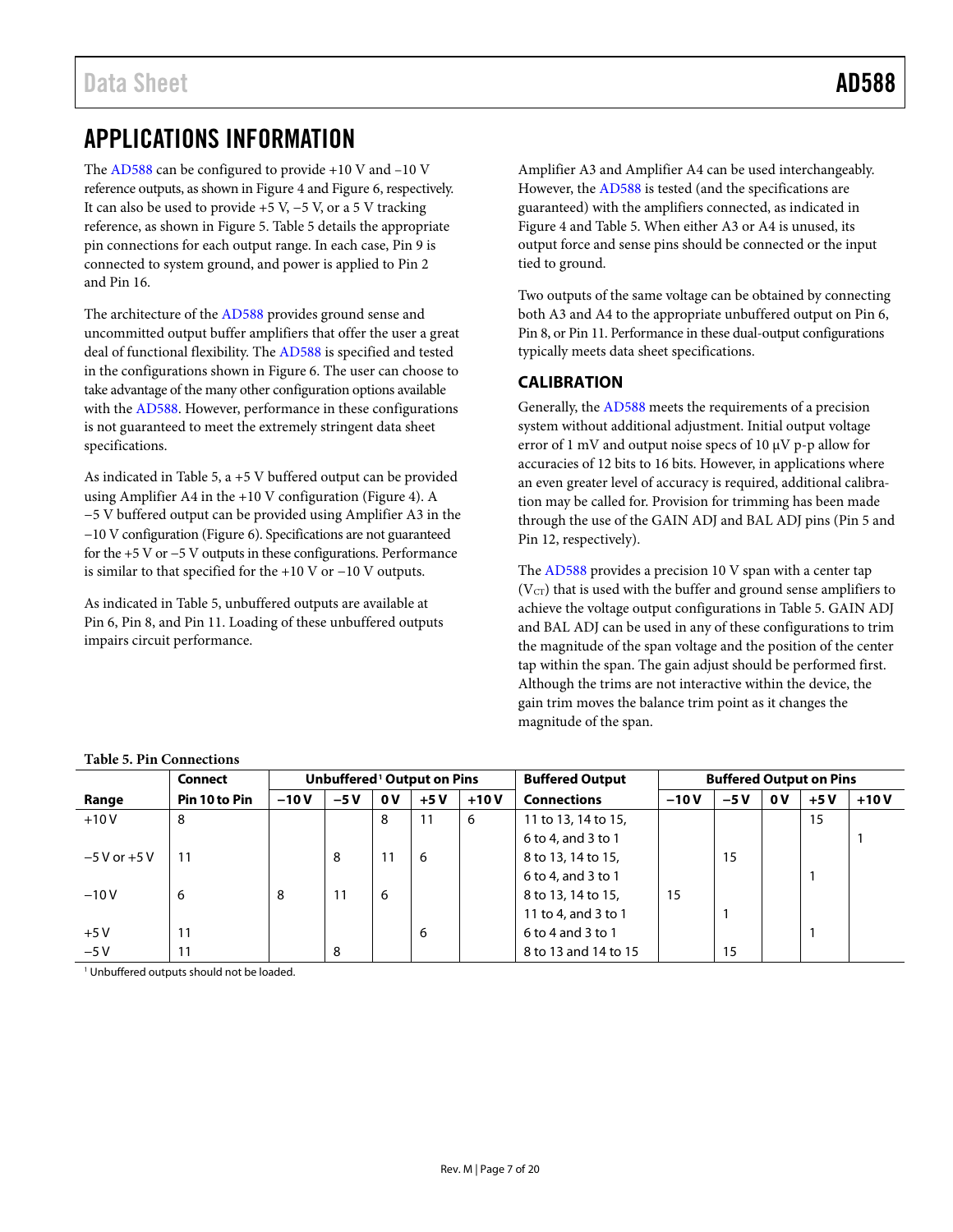[Figure 5](#page-7-2) shows gain and balance trims in a +5 V and −5 V tracking configuration. A 100 kΩ, 20-turn potentiometer is used for each trim. The potentiometer for gain trim is connected between Pin 6 ( $V<sub>HIGH</sub>$ ) and Pin 8 ( $V<sub>LOW</sub>$ ) with the wiper connected to Pin 5 (GAIN ADJ). The potentiometer is adjusted to produce exactly 10 V between Pin 1 and Pin 15, the amplifier outputs. The balance potentiometer, also connected between Pin 6 and Pin 8 with the wiper to Pin 12 (BAL ADJ), is then adjusted to center the span from +5 V to −5 V.

Trimming in other configurations works in exactly the same manner. When producing +10 V and +5 V, GAIN ADJ is used to trim +10 V and BAL ADJ is used to trim +5 V. In the −10 V and −5 V configuration, GAIN ADJ is again used to trim the magnitude of the span, −10 V, while BAL ADJ is used to trim the center tap, −5 V.

Trimming the [AD588 i](http://www.analog.com/AD588?doc=AD588.pdf)ntroduces no additional errors over temperature, so precision potentiometers are not required. For single-output voltage ranges, or in cases when balance adjust is not required, Pin 12 should be connected to Pin 11. If gain adjust is not required, Pin 5 should be left floating.

In single output configurations, GAIN ADJ is used to trim outputs utilizing the full span (+10 V or −10 V), while BAL ADJ is used to trim outputs using half the span (+5 V or −5 V).

Input impedance on both the GAIN ADJ and BAL ADJ pins is approximately 150 kΩ. The GAIN ADJ trim network effectively attenuates the 10 V across the trim potentiometer by a factor of about 1500 to provide a trim range of −3.5 mV to +7.5 mV with a resolution of approximately 550 μV/turn (20-turn potentiometer). The BAL ADJ trim network attenuates the trim voltage by a factor of about 1400, providing a trim range of ±4.5 mV with resolution of 450 μV/turn.

<span id="page-7-0"></span>





<span id="page-7-2"></span>

<span id="page-7-1"></span>Figure 6. −10 V Output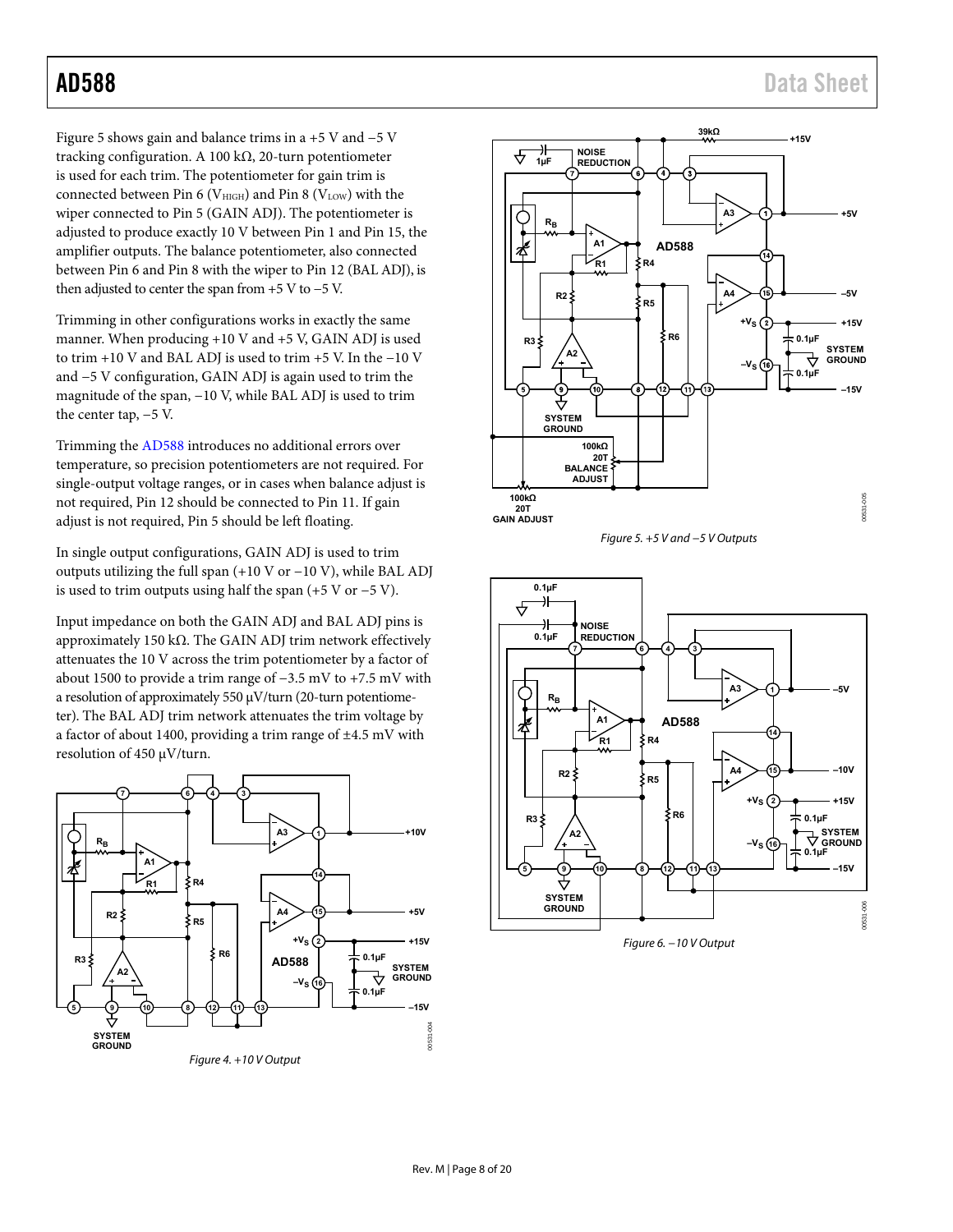### <span id="page-8-0"></span>**NOISE PERFORMANCE AND REDUCTION**

The noise generated by th[e AD588](http://www.analog.com/AD588?doc=AD588.pdf) is typically less than  $6 \mu V$  p-p over the 0.1 Hz to 10 Hz band. Noise in a 1 MHz bandwidth is approximately 600 µV p-p. The dominant source of this noise is the buried Zener, which contributes approximately 100 nV/√Hz. In comparison, the op amp's contribution is negligible. [Figure 7](#page-8-2) shows the 0.1 Hz to 10 Hz noise of a typica[l AD588.](http://www.analog.com/AD588?doc=AD588.pdf) 

If further noise reduction is desired, an optional capacitor,  $C_N$ , can be added between the NOISE REDUCTION pin and ground, as shown in [Figure 5.](#page-7-2)

This forms a low-pass filter with the 4 kΩ RB on the output of the Zener cell. A 1 µF capacitor has a 3 dB point at 40 Hz and reduces the high frequency noise (to 1 MHz) to about 200 µV p-p. [Figure 8](#page-8-3) shows the 1 MHz noise of a typical [AD588](http://www.analog.com/AD588?doc=AD588.pdf) both with and without a 1 µF capacitor.

Note that a second capacitor is needed in order to implement the noise reduction feature when using th[e AD588](http://www.analog.com/AD588?doc=AD588.pdf) in the −10 V mode [\(Figure 6\)](#page-7-1). The noise reduction capacitor is limited to 0.1 µF maximum in this mode.



<span id="page-8-2"></span>

<span id="page-8-3"></span>*Figure 8. Effect of 1 µF Noise Reduction Capacitor on Broadband Noise*

<span id="page-8-1"></span>Rev. M | Page 9 of 20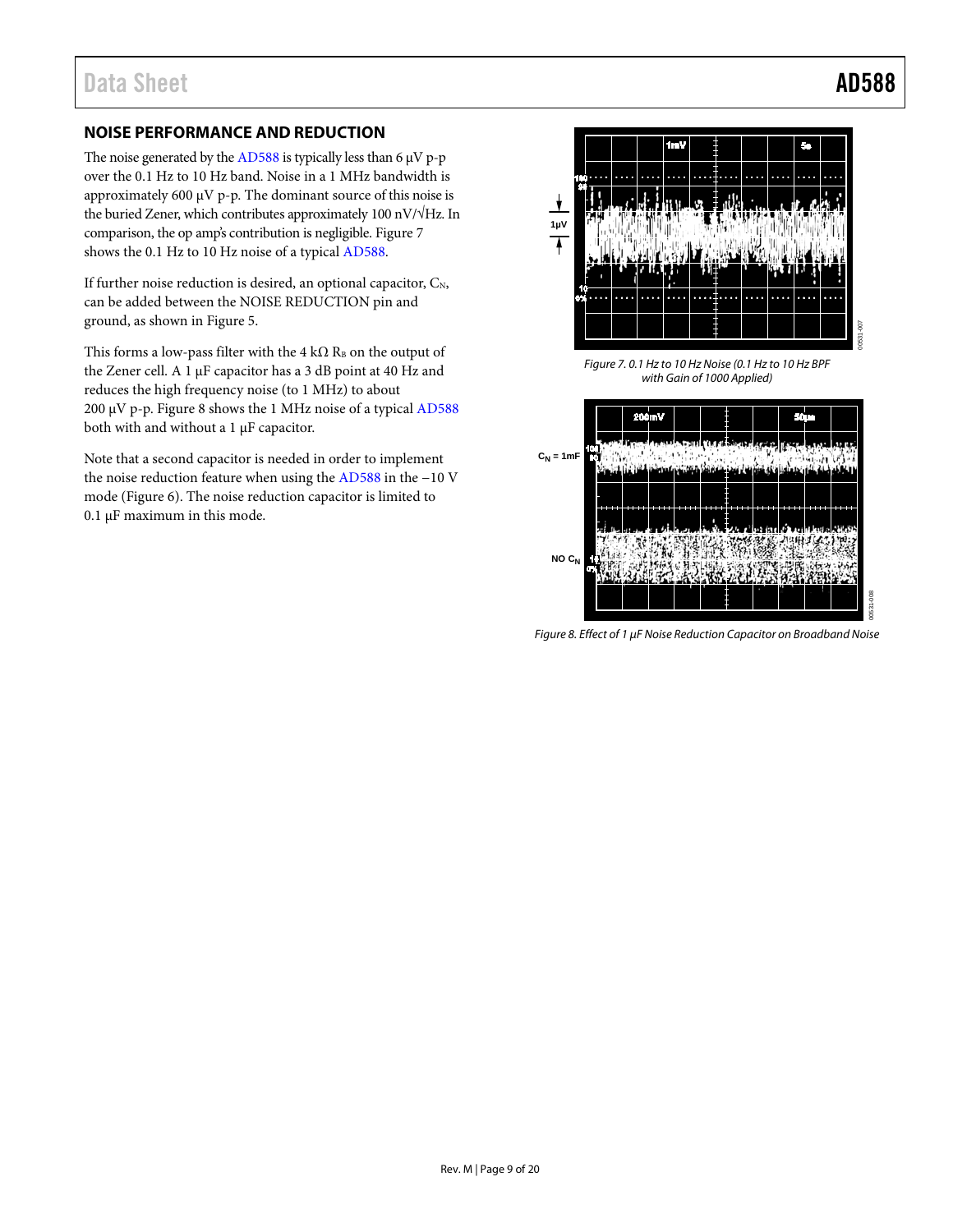### <span id="page-9-0"></span>**TURN-ON TIME**

Upon application of power (cold start), the time required for the output voltage to reach its final value within a specified error band is the turn-on settling time. Two components normally associated with this are the time for active circuits to settle and the time for thermal gradients on the chip to stabilize.

[Figure 9](#page-9-2) an[d Figure 10](#page-9-3) show the turn-on characteristics of the [AD588.](http://www.analog.com/AD588?doc=AD588.pdf) The settling is about 600 µs. Note the absence of any thermal tails when the horizontal scale is expanded to 2 ms/cm in [Figure 10.](#page-9-3) 



<span id="page-9-2"></span>

<span id="page-9-3"></span>*Figure 10. Extended Time Scale Turn-On*

Output turn-on time is modified when an external noise reduction capacitor is used. When present, this capacitor presents an additional load to the internal Zener diode current source, resulting in a somewhat longer turn-on time. In the case of a 1 µF capacitor, the initial turn-on time is approximately 60 ms (see [Figure 11\)](#page-9-4).

Note that if the noise reduction feature is used in the ±5 V configuration, a 39 k $\Omega$  resistor between Pin 6 and Pin 2 is required for proper startup.



*Figure 11. Turn-On with CN = 1 µF*

#### <span id="page-9-4"></span><span id="page-9-1"></span>**TEMPERATURE PERFORMANCE**

Th[e AD588](http://www.analog.com/AD588?doc=AD588.pdf) is designed for precision reference applications where temperature performance is critical. Extensive temperature testing ensures that the device's high level of performance is maintained over the operating temperature range.

[Figure 12](#page-9-5) shows typical output temperature drift for th[e AD588BQ](http://www.analog.com/AD588?doc=AD588.pdf) and illustrates the test methodology. The box i[n Figure 12](#page-9-5) is bounded on the sides by the operating temperature extremes and on top and bottom by the maximum and minimum output voltages measured over the operating temperature range. The slope of the diagonal drawn from the lower left corner of the box determines the performance grade of the device.



<span id="page-9-5"></span>*Figure 12. Typica[l AD588BQ](http://www.analog.com/AD588?doc=AD588.pdf) Temperature Drift*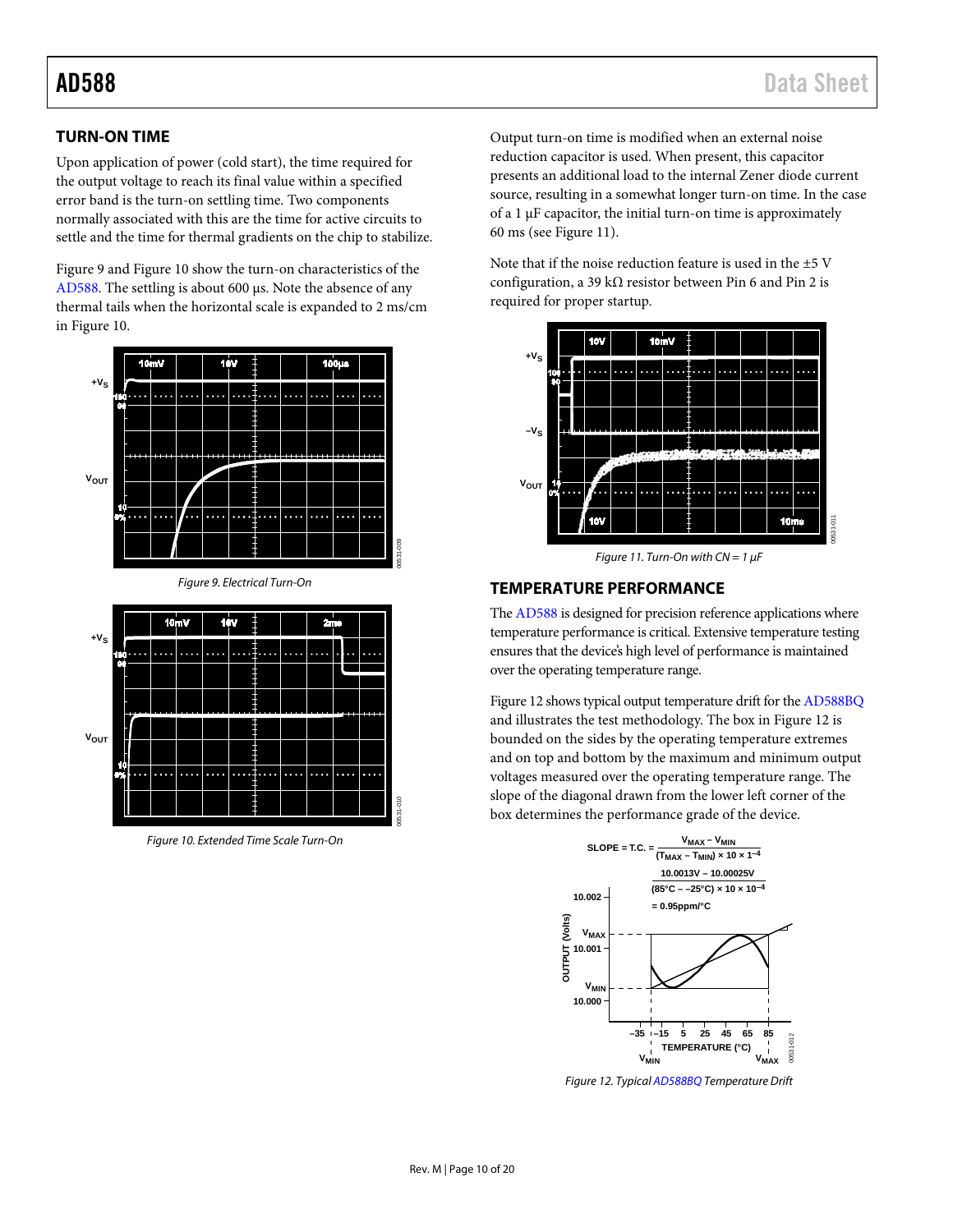Each [AD588](http://www.analog.com/AD588?doc=AD588.pdf) A and B grade unit is tested at −25°C, 0°C, +25°C, +50°C, +70°C, and +85°C. This approach ensures that the variations of output voltage that occur as the temperature changes within the specified range is contained within a box whose diagonal has a slope equal to the maximum specified drift. The position of the box on the vertical scale changes from device to device as initial error and the shape of the curve vary. Maximum height of the box for the appropriate temperature range is shown i[n Figure 13.](#page-10-1) Duplication of these results requires a combination of high accuracy and stable temperature control in a test system. Evaluation of th[e AD588](http://www.analog.com/AD588?doc=AD588.pdf) produces a curve similar to that i[n Figure 12,](#page-9-5) but output readings may vary, depending on the test methods and equipment utilized.

| <b>DEVICE</b><br>GRADE | <b>MAXIMUM OUTPUT CHANGE (mV)</b><br>0°C TO +70°C -25°C TO +85°C |      |          |  |  |  |  |  |  |
|------------------------|------------------------------------------------------------------|------|----------|--|--|--|--|--|--|
| AD588J                 | 2.10                                                             |      |          |  |  |  |  |  |  |
| <b>AD588K</b>          | 1.05                                                             |      |          |  |  |  |  |  |  |
| AD588A                 | 1.40 (TYP)                                                       | 3.30 |          |  |  |  |  |  |  |
| <b>AD588B</b>          | 1.05                                                             | 3.30 | 0531-013 |  |  |  |  |  |  |
|                        |                                                                  |      |          |  |  |  |  |  |  |

#### *Figure 13. Maximum Output Change—mV*

#### <span id="page-10-1"></span><span id="page-10-0"></span>**KELVIN CONNECTIONS**

Force and sense connections, also referred to as Kelvin connections, offer a convenient method of eliminating the effects of voltage drops in circuit wires. As seen i[n Figure 14,](#page-10-2)  the load current and wire resistance produce an error  $(V_{ERROR} = R \times I_L)$  at the load.

The Kelvin connection o[f Figure 14](#page-10-2) overcomes the problem by including the wire resistance within the forcing loop of the amplifier and sensing the load voltage. The amplifier corrects for any errors in the load voltage. In the circuit shown, the output of the amplifier would actually be at  $10 \text{ V} + \text{V}_{EROR}$ , and the voltage at the load would be the desired 10 V.

The [AD588](http://www.analog.com/AD588?doc=AD588.pdf) has three amplifiers that can be used to implement Kelvin connections. Amplifier A2 is dedicated to the ground force-sense function, while uncommitted Amplifier A3 and Amplifier A4 are free for other force-sense chores.



<span id="page-10-2"></span>In some single-output applications, one amplifier can be unused. In such cases, the unused amplifier should be connected as a unity-gain follower (force and sense pin tied together), and the input should be connected to ground.

An unused amplifier section can be used for other circuit functions, as well[. Figure 15](#page-10-3) throug[h Figure 19](#page-11-0) show the typical performance of A3 and A4.



<span id="page-10-3"></span>*Figure 15. Open-Loop Frequency Response (A3, A4)*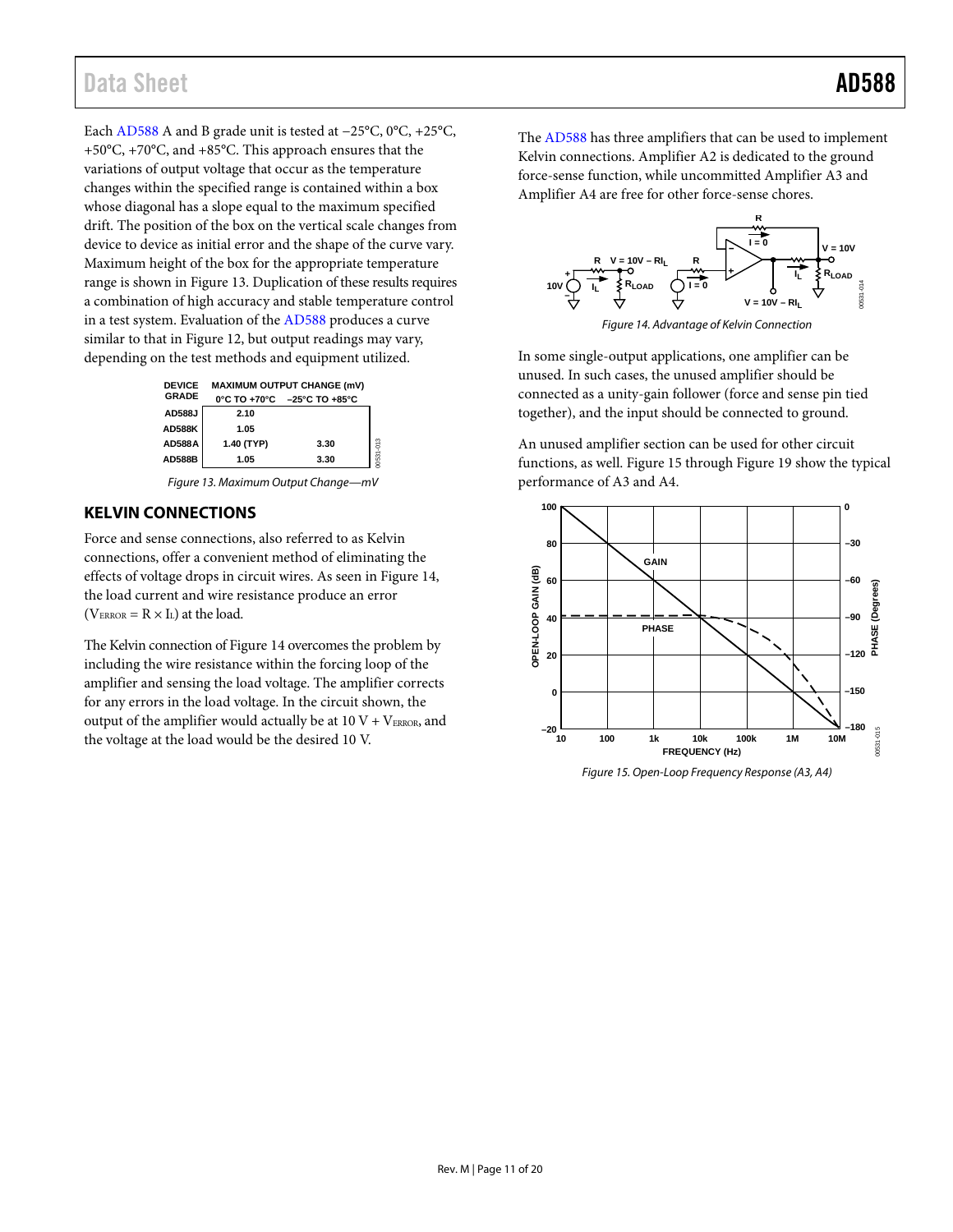

*Figure 16. Power Supply Rejection vs. Frequency (A3, A4)*



*Figure 17. Unity-Gain Follower Pulse Response (Large Signal)*



*Figure 18. Unity-Gain Follower Pulse Response (Small Signal)*



*Figure 19. Common-Mode Rejection vs. Frequency (A3, A4)*

<span id="page-11-0"></span>

*Figure 20. Input Noise Voltage Spectral Density*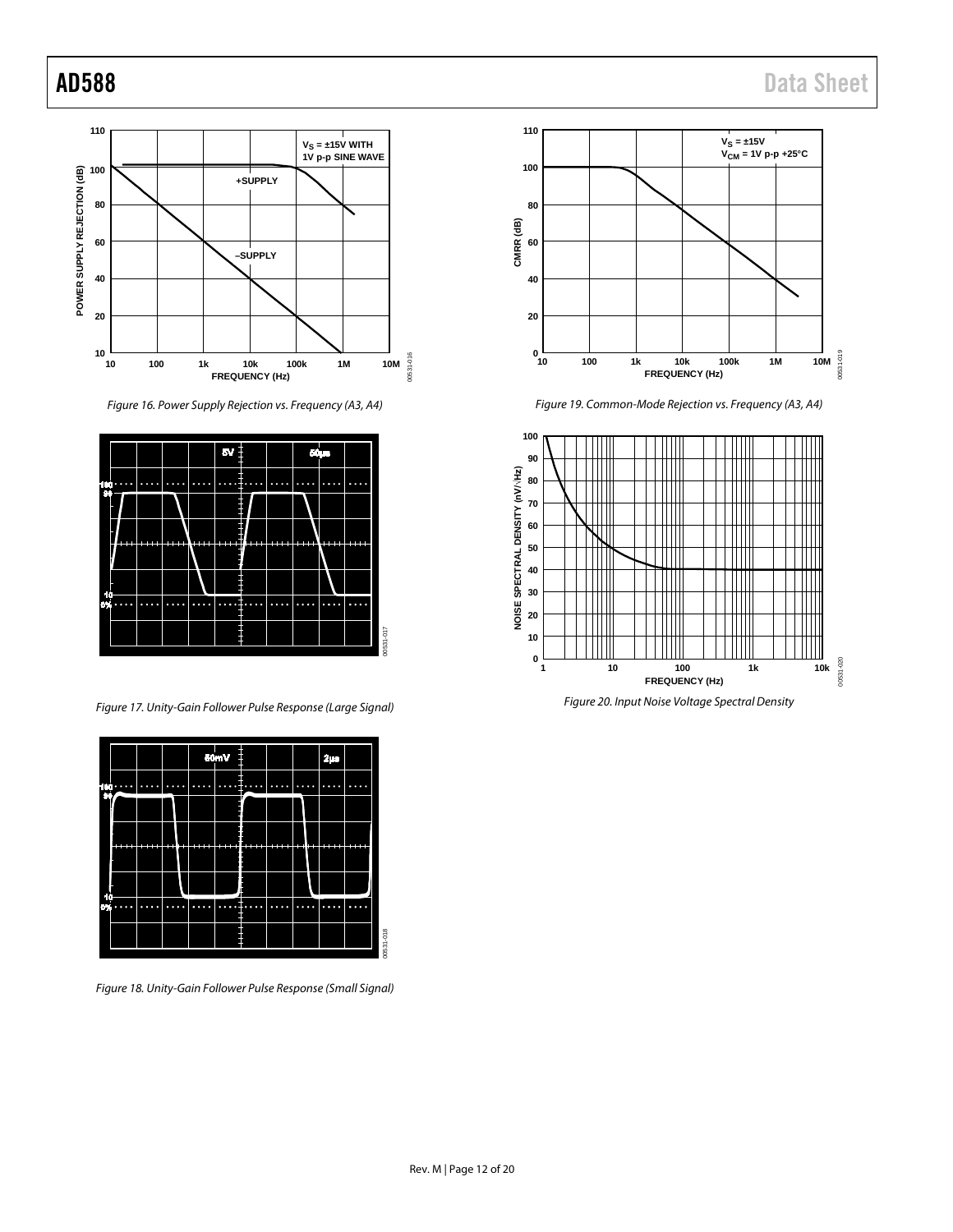#### <span id="page-12-0"></span>**DYNAMIC PERFORMANCE**

The output buffer amplifiers (A3 and A4) are designed to provide th[e AD588 w](http://www.analog.com/AD588?doc=AD588.pdf)ith static and dynamic load regulation superior to less complete references. Many analog-to-digital and digital-to-analog converters present transient current loads to the reference, and poor reference response can degrade converter performance[. Figure 21 a](#page-12-1)nd [Figure 22 d](#page-12-2)isplay the characteristics of the [AD588](http://www.analog.com/AD588?doc=AD588.pdf) output amplifier driving a 0 mA to 10 mA load.



Figure 21. Transient Load Test Circuit

<span id="page-12-1"></span>

Figure 22. Large-Scale Transient Response

<span id="page-12-2"></span>[Figure 23 a](#page-12-3)nd [Figure 24 d](#page-12-4)isplay the output amplifier characteristics driving a 5 mA to 10 mA load, a common situation found when the reference is shared among multiple converters or is used to provide a bipolar offset current.



Figure 23. Transient and Constant Load Test Circuit

<span id="page-12-3"></span>

<span id="page-12-4"></span>Figure 24. Transient Response 5 mA to10 mA Load

In some applications, a varying load can be both resistive and capacitive in nature or can be connected to th[e AD588 b](http://www.analog.com/AD588?doc=AD588.pdf)y a long capacitive cable. [Figure 25 a](#page-12-5)n[d Figure 26](#page-12-6) display the output amplifier characteristics driving a 1000 pF, 0 mA to 10 mA load.



Figure 25. Capacitive Load Transient Response Test Circuit

<span id="page-12-5"></span>

Figure 26. Output Response with Capacitive Load

<span id="page-12-6"></span>[Figure 27 a](#page-12-7)n[d Figure 28 d](#page-12-8)isplay the crosstalk between output amplifiers. The top trace shows the output of A4, dc-coupled and offset by 10 V, while the output of A3 is subjected to a 0 mA to 10 mA load current step. The transient at A4 settles in about 1 μs, and the load-induced offset is about 100 μV.



<span id="page-12-8"></span><span id="page-12-7"></span>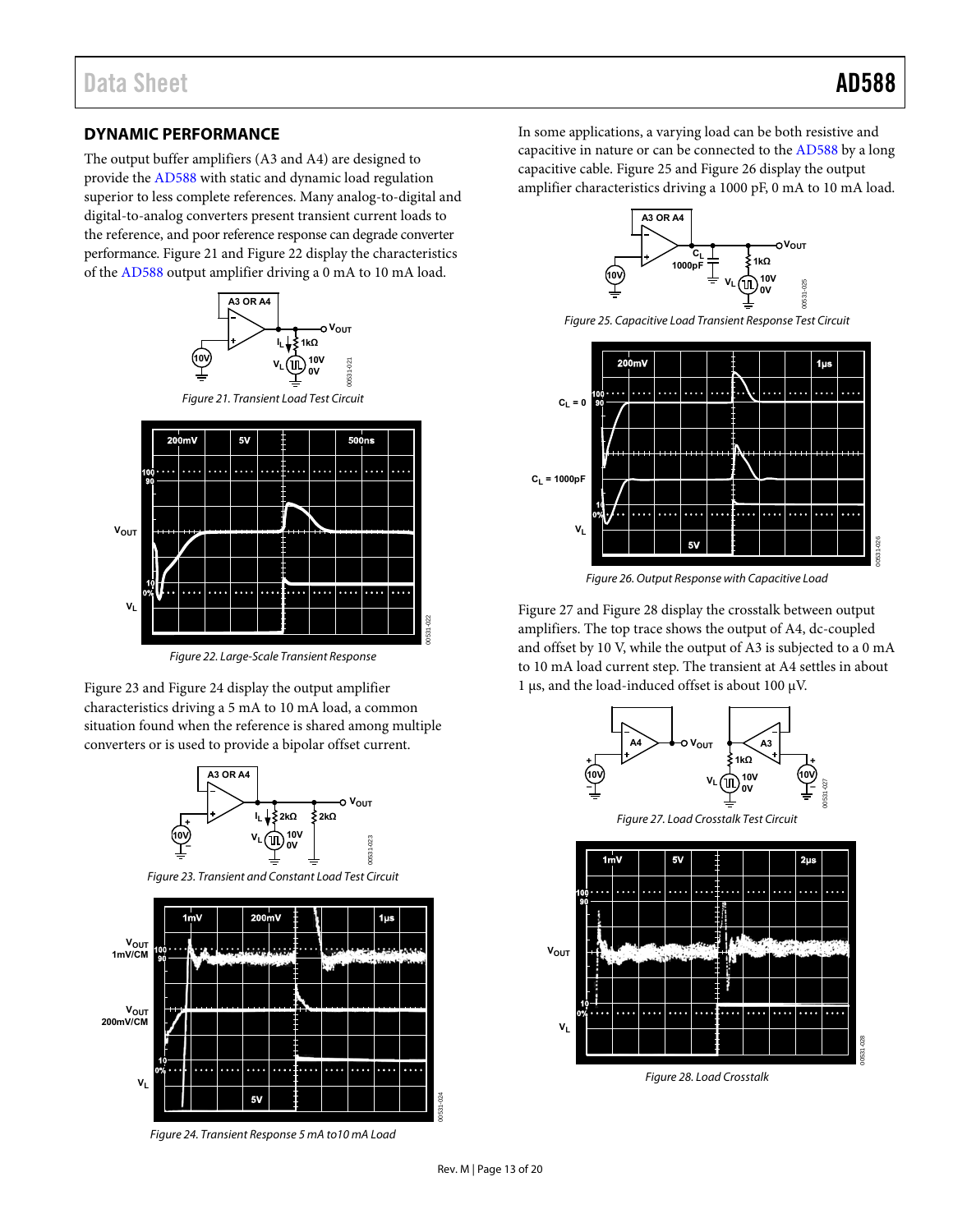## AD588 Data Sheet

Attempts to drive a large capacitive load (in excess of 1000 pF) can result in ringing or oscillation, as shown in the step response photo [\(Figure 29\)](#page-13-0). This is due to the additional pole formed by the load capacitance and the output impedance of the amplifier, which consumes phase margin.

The recommended method of driving capacitive loads of this magnitude is shown in [Figure 30.](#page-13-1) The 150  $\Omega$  resistor isolates the capacitive load from the output stage, while the 10 kΩ resistor provides a dc feedback path and preserves the output accuracy. The 1  $\mu$ F capacitor provides a high frequency feedback loop. The performance of this circuit is shown i[n Figure 31.](#page-13-2)



<span id="page-13-0"></span>*Figure 29. Output Amplifier Step Response, C<sub>L</sub>* = 1  $\mu$ *F* 



<span id="page-13-1"></span>*Figure 30. Compensation for Capacitive Loads*



<span id="page-13-2"></span>*Figure 31. Output Amplifier Step Response Usin[g Figure 30](#page-13-1) Compensation*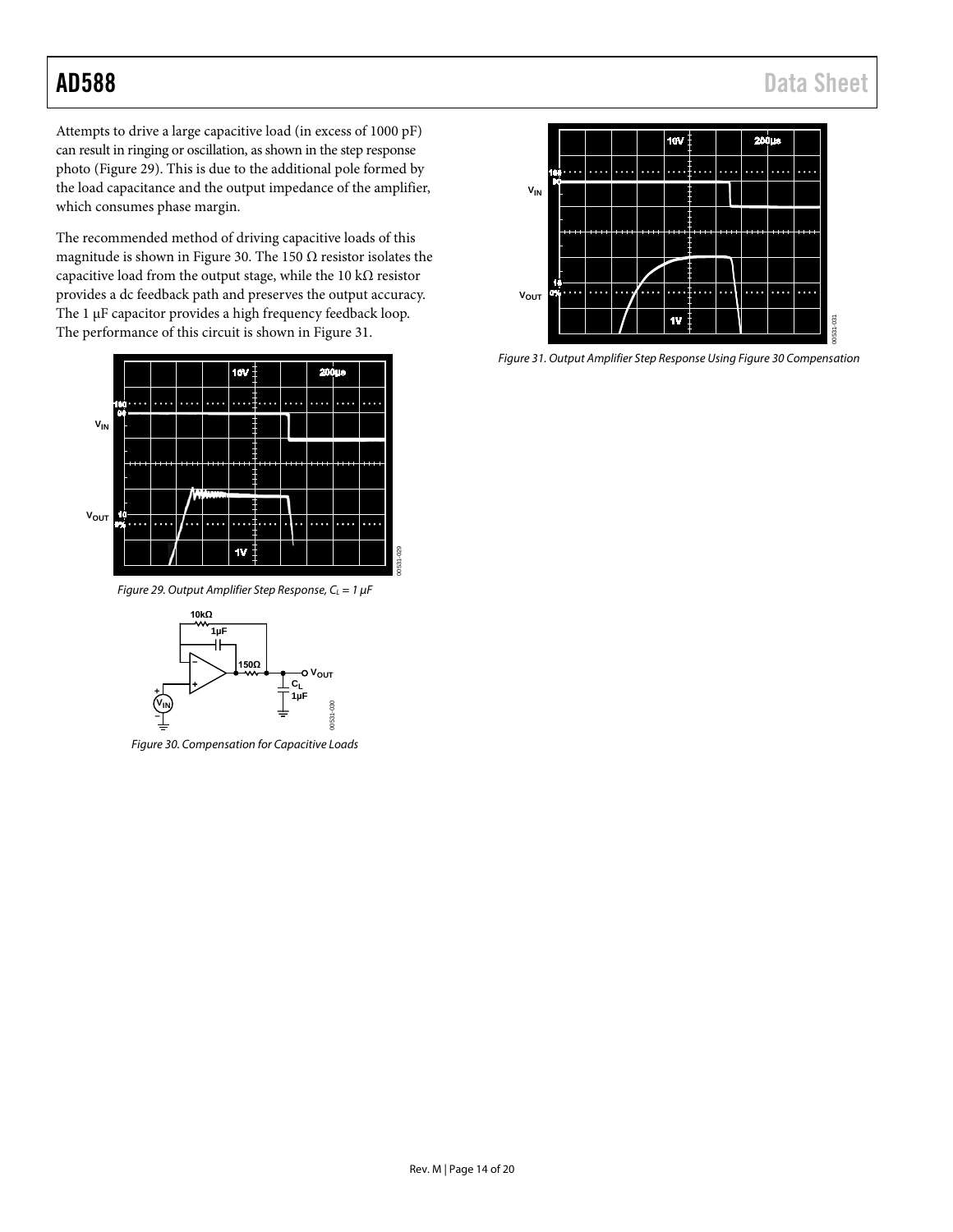## <span id="page-14-0"></span>USING THE [AD588](http://www.analog.com/AD588?doc=AD588.pdf) WITH CONVERTERS

The [AD588](http://www.analog.com/AD588?doc=AD588.pdf) is an ideal reference for a wide variety of analog-todigital and digital-to-analog converters. Several representative examples follow.

### <span id="page-14-1"></span>**[AD7535](http://www.analog.com/AD7535?doc=AD588.pdf) 14-BIT DIGITAL-TO-ANALOG CONVERTER**

High resolution CMOS digital-to-analog converters require a reference voltage of high precision to maintain rated accuracy. The combination of th[e AD588](http://www.analog.com/AD588?doc=AD588.pdf) an[d AD7535](http://www.analog.com/AD7535?doc=AD588.pdf) takes advantage of the initial accuracy, drift, and full Kelvin output capability of the [AD588,](http://www.analog.com/AD588?doc=AD588.pdf) as well as the resolution, monotonicity, and accuracy of the [AD7535](http://www.analog.com/AD7535?doc=AD588.pdf) to produce a subsystem with outstanding characteristics (se[e Figure 32\)](#page-14-3).

### <span id="page-14-2"></span>**[AD569](http://www.analog.com/AD569?doc=AD588.pdf) 16-BIT DIGITAL-TO-ANALOG CONVERTER**

Another application that fully utilizes the capabilities of th[e AD588](http://www.analog.com/AD588?doc=AD588.pdf) is supplying a reference for th[e AD569,](http://www.analog.com/AD569?doc=ad588.pdf) as shown i[n Figure 33.](#page-14-4)  Amplifier A2 senses system common and forces  $V<sub>CT</sub>$  to assume this value, producing +5 V and −5 V at Pin 6 and Pin 8, respectively. Amplifier A3 and Amplifier A4 buffer these voltages out to the appropriate reference force-sense pins of th[e AD569.](http://www.analog.com/AD569?doc=AD588.pdf) The full Kelvin scheme eliminates the effect of the circuit traces or wires and the wire bonds of th[e AD588](http://www.analog.com/AD588?doc=AD588.pdf) an[d AD569](http://www.analog.com/AD569?doc=AD588.pdf) themselves, which would otherwise degrade system performance.



*Figure 32[. AD588](http://www.analog.com/AD588?doc=AD588.pdf)[/AD7535](http://www.analog.com/AD7535?doc=AD588.pdf) Connections*

<span id="page-14-3"></span>

<span id="page-14-4"></span>*Figure 33. High Accuracy ±5 V Tracking Reference fo[r AD569](http://www.analog.com/AD569?doc=AD588.pdf)*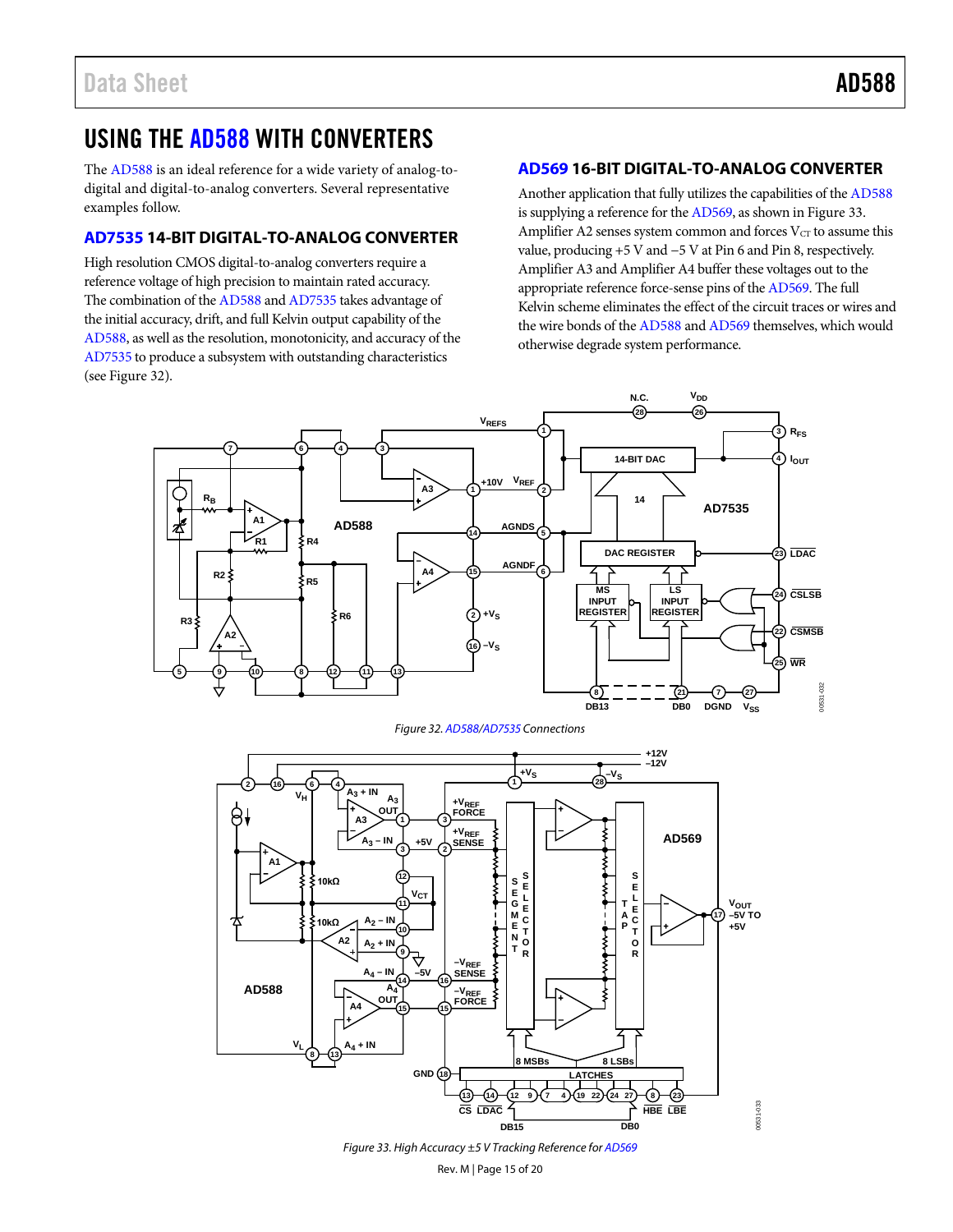### <span id="page-15-0"></span>**SUBSTITUTING FOR INTERNAL REFERENCES**

Many converters include built-in references. Unfortunately, such references are the major source of drift in these converters. By using a more stable external reference like the [AD588,](http://www.analog.com/AD588?doc=AD588.pdf) drift performance can be improved dramatically.

### <span id="page-15-1"></span>**[AD574A 1](http://www.analog.com/AD574A?doc=AD588.pdf)2-BIT ANALOG-TO-DIGITAL CONVERTER**

The [AD574A i](http://www.analog.com/AD574A?doc=AD588.pdf)s specified for gain drift from 10 ppm/°C to 50 ppm/°C (depending on grade), using its on-chip reference. The reference contributes typically 75% of this drift. Using an [AD588](http://www.analog.com/AD588?doc=AD588.pdf) as a reference source can improve the total drift by a factor of 3 to 4.

Using this combination can result in apparent increases in full-scale error due to the difference between the on-board reference, by which the device is laser-trimmed, and the external reference, with which the device is actually applied. The on-board reference is specified to be  $10 \text{ V} \pm 100 \text{ mV}$ , while the external reference is specified to be  $10 \text{ V} \pm 1 \text{ mV}$ . This may result in up to 101 mV of apparent full-scale error beyond the ±25 mV specifie[d AD574A](http://www.analog.com/AD574A?doc=AD588.pdf) gain error. External Resistor R2 and Resistor R3 allow this error to be nulled. Their contribution to full-scale drift is negligible.

The high output drive capability allows th[e AD588 t](http://www.analog.com/AD588?doc=AD588.pdf)o drive up to six converters in a multiconverter system. All converters have gain errors that track to better than ±5 ppm/°C.

### <span id="page-15-2"></span>**RESISTANCE TEMPERATURE DETECTOR (RTD) EXCITATION**

The RTD is a circuit element whose resistance is characterized by a positive temperature coefficient. A measurement of resistance indicates the measured temperature. Unfortunately, the resistance of the wires leading to the RTD often adds error to this measurement. The 4-wire ohms measurement overcomes this problem. This method uses two wires to bring an excitation current to the RTD and two additional wires to tap off the resulting RTD voltage. If these additional two wires go to a high input impedance measurement circuit, the effect of their resistance is negligible. They therefore transmit the true RTD voltage.



Figure 34. 4-Wire Ohms Measurement



Figure 35[. AD588](http://www.analog.com/AD588?doc=AD588.pdf)[/AD574A C](http://www.analog.com/AD574A?doc=AD588.pdf)onnections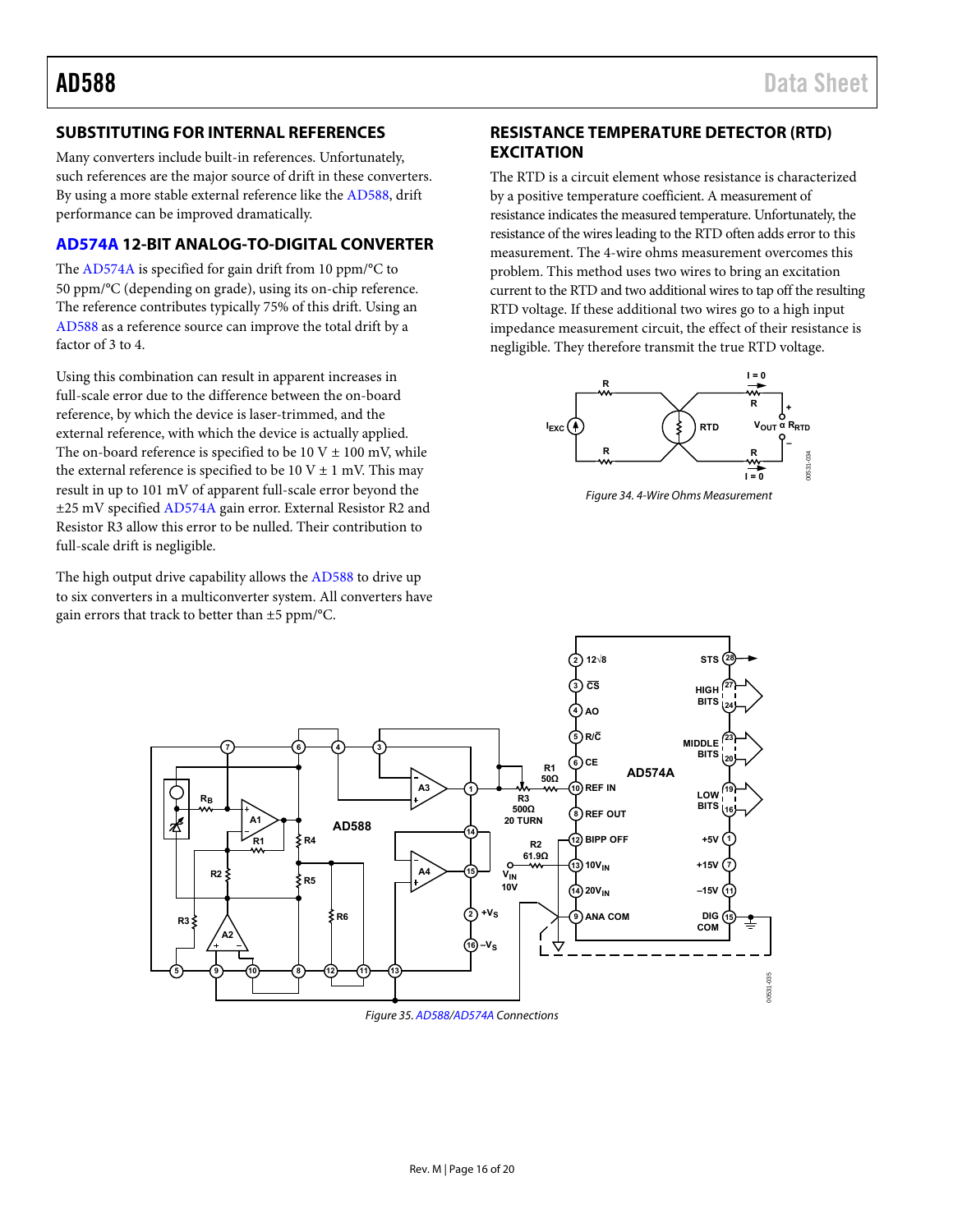## Data Sheet **AD588**

A practical consideration when using the 4-wire ohms technique with an RTD is the self-heating effect that the excitation current has on the temperature of the RTD. The designer must choose the smallest practical excitation current that still gives the desired resolution. RTD manufacturers usually specify the self-heating effect of each of their models or types of RTDs.

[Figure 36 s](#page-16-2)hows a[n AD588 p](http://www.analog.com/AD588?doc=AD588.pdf)roviding the precision excitation current for a 100  $\Omega$  RTD. The small excitation current of 1 mA dissipates a mere 0.1 mW of power in the RTD.

### <span id="page-16-0"></span>**BOOSTED PRECISION CURRENT SOURCE**

In the RTD current-source application, the load current is limited to ±10 mA by the output drive capability of Amplifier A3. In the event that more drive current is needed, a series-pass transistor can be inserted inside the feedback loop to provide higher current. Accuracy and drift performance are unaffected by the pass transistor.

#### <span id="page-16-1"></span>**BRIDGE DRIVER CIRCUITS**

The Wheatstone bridge is a common transducer. In its simplest form, a bridge consists of four two-terminal elements connected to form a quadrilateral, a source of excitation connected along one of the diagonals and a detector comprising the other diagonal.

[Figure 38 s](#page-16-3)hows a simple bridge driven from a unipolar excitation supply. EO, a differential voltage, is proportional to the deviation of the element from the initial bridge values. Unfortunately, this bridge output voltage is riding on a common-mode voltage equal to approximately  $V_{IN}/2$ . Further processing of this signal may necessarily be limited to high common-mode rejection techniques, such as instrumentation or isolation amplifiers.

[Figure 39 s](#page-16-4)hows the same bridge transducer, this time driven from a pair of bipolar supplies. This configuration ideally eliminates the common-mode voltage and relaxes the restrictions on any processing elements that follow.



Figure 36. Precision Current Source for RTD

<span id="page-16-2"></span>

Figure 37. Boosted Precision Current Source



<span id="page-16-3"></span>Figure 38. Bridge Transducer Excitation—Unipolar Drive



<span id="page-16-4"></span>Figure 39. Bridge Transducer Excitation—Bipolar Drive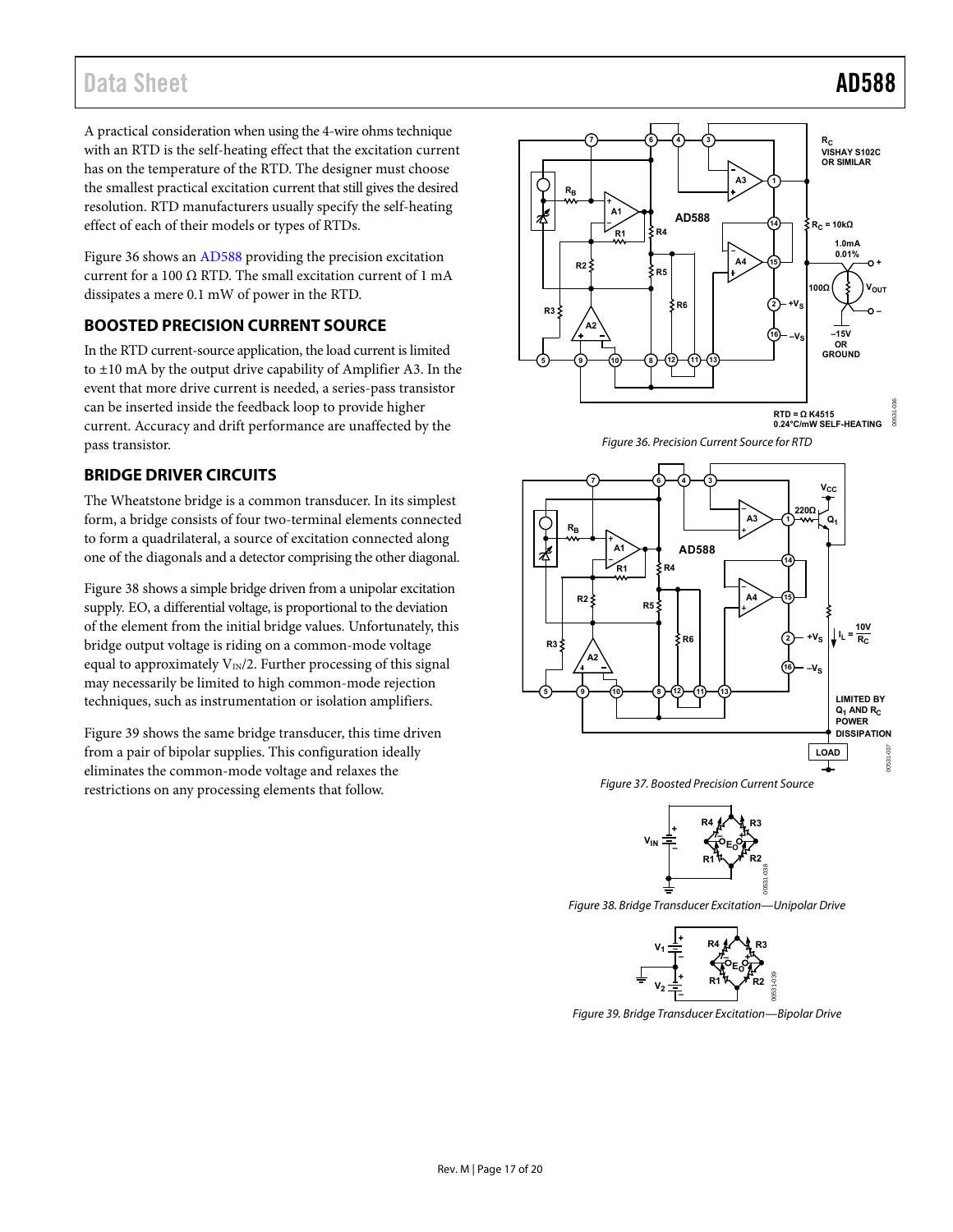## AD588 Data Sheet

As shown in [Figure 40,](#page-17-0) the [AD588](http://www.analog.com/AD588?doc=AD588.pdf) is an excellent choice for the control element in a bipolar bridge driver scheme. Transistor Q1 and Transistor Q2 serve as series-pass elements to boost the current drive capability to the 28 mA required by a typical 350 Ω bridge. A differential gain stage can still be required if the bridge balance is not perfect. Such gain stages can be expensive.

Additional common-mode voltage reduction is realized by using the circuit illustrated in [Figure 41.](#page-17-1) A1, the ground sense amplifier, serves the supplies on the bridge to maintain a virtual ground at one center tap. The voltage that appears on the opposite center tap is now single-ended (referenced to ground) and can be amplified by a less expensive circuit.



<span id="page-17-0"></span>

<span id="page-17-1"></span>*Figure 41. Floating Bipolar Bridge Drive with Minimum CMV*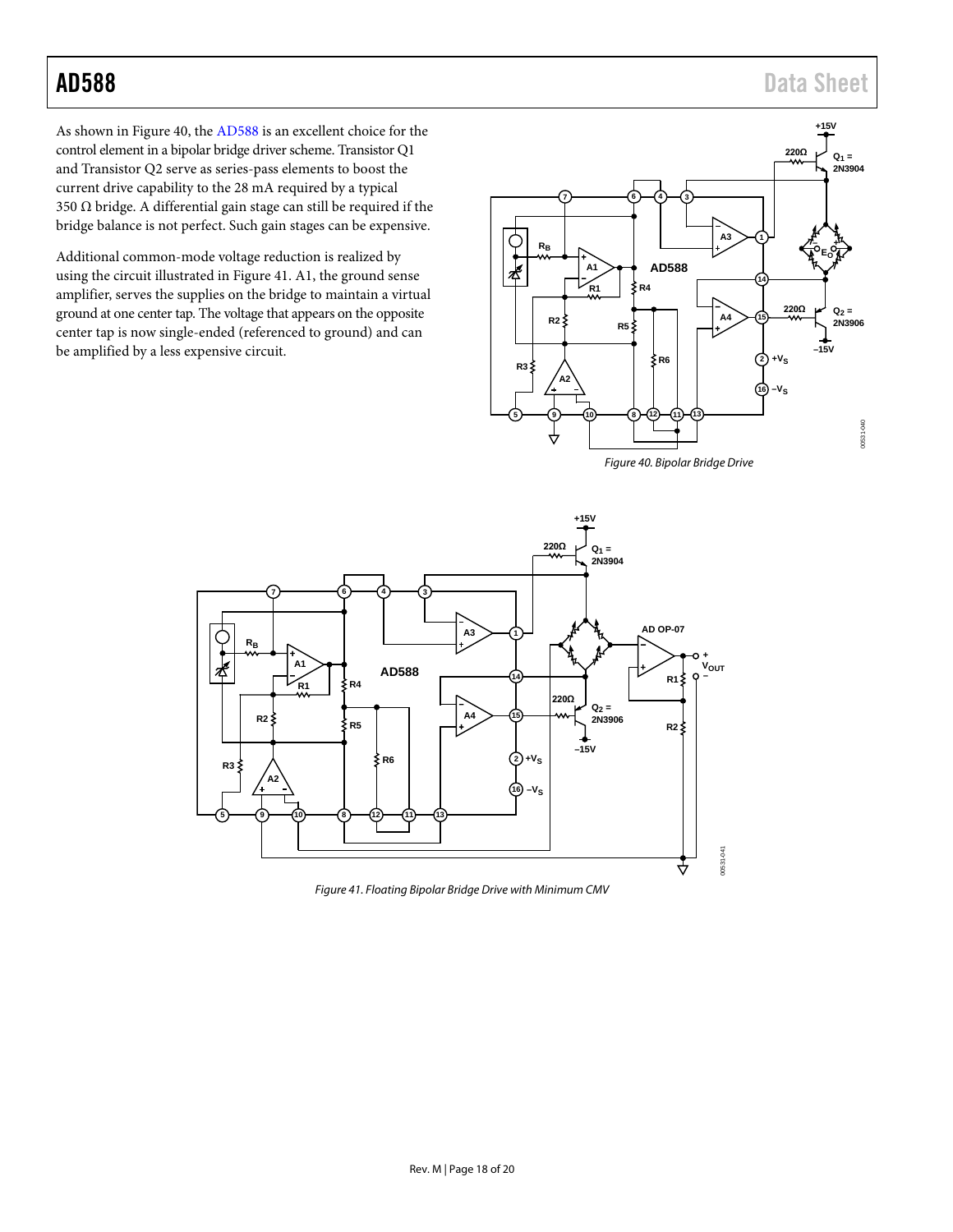**032707-B**

## <span id="page-18-0"></span>OUTLINE DIMENSIONS



*Dimensions shown in inches and (millimeters)*

#### <span id="page-18-1"></span>**ORDERING GUIDE**

| Model $1/2$ | Initial Error (mV) | <b>Temperature</b><br>Coefficient <sup>3</sup> | <b>Temperature</b><br>Range (°C) | <b>Package Description</b>                      | Package<br><b>Option</b> |
|-------------|--------------------|------------------------------------------------|----------------------------------|-------------------------------------------------|--------------------------|
| AD588ARWZ   |                    | $3$ ppm/ $\degree$ C                           | $-25$ to $+85$                   | 16-Lead Standard Small Outline Package [SOIC-W] | RW-16                    |
| AD588AO     |                    | $3$ ppm/ $\degree$ C                           | $-25$ to $+85$                   | 16-Lead Ceramic Dual In-Line Package [CERDIP]   | $O-16$                   |
| AD588BQ     |                    | 1.5 ppm/ $\degree$ C                           | $-25$ to $+85$                   | 16-Lead Ceramic Dual In-Line Package [CERDIP]   | $O-16$                   |
| AD588JO     |                    | $3$ ppm/ $\degree$ C                           | 0 to 70                          | 16-Lead Ceramic Dual In-Line Package [CERDIP]   | $O-16$                   |
| AD588KO     |                    | 1.5 ppm/ $\degree$ C                           | 0 to 70                          | 16-Lead Ceramic Dual In-Line Package [CERDIP]   | $Q-16$                   |

<sup>1</sup> For details on grade and package offerings screened in accordance with MIL-STD-883, refer to the Analog Devices Military Products Databook or curren[t AD588/](http://www.analog.com/AD588?doc=AD588.pdf)883B data sheet.

 $2$  Z = RoHS Compliant Part.

<sup>3</sup> Temperature coefficient specified from 0°C to 70°C.